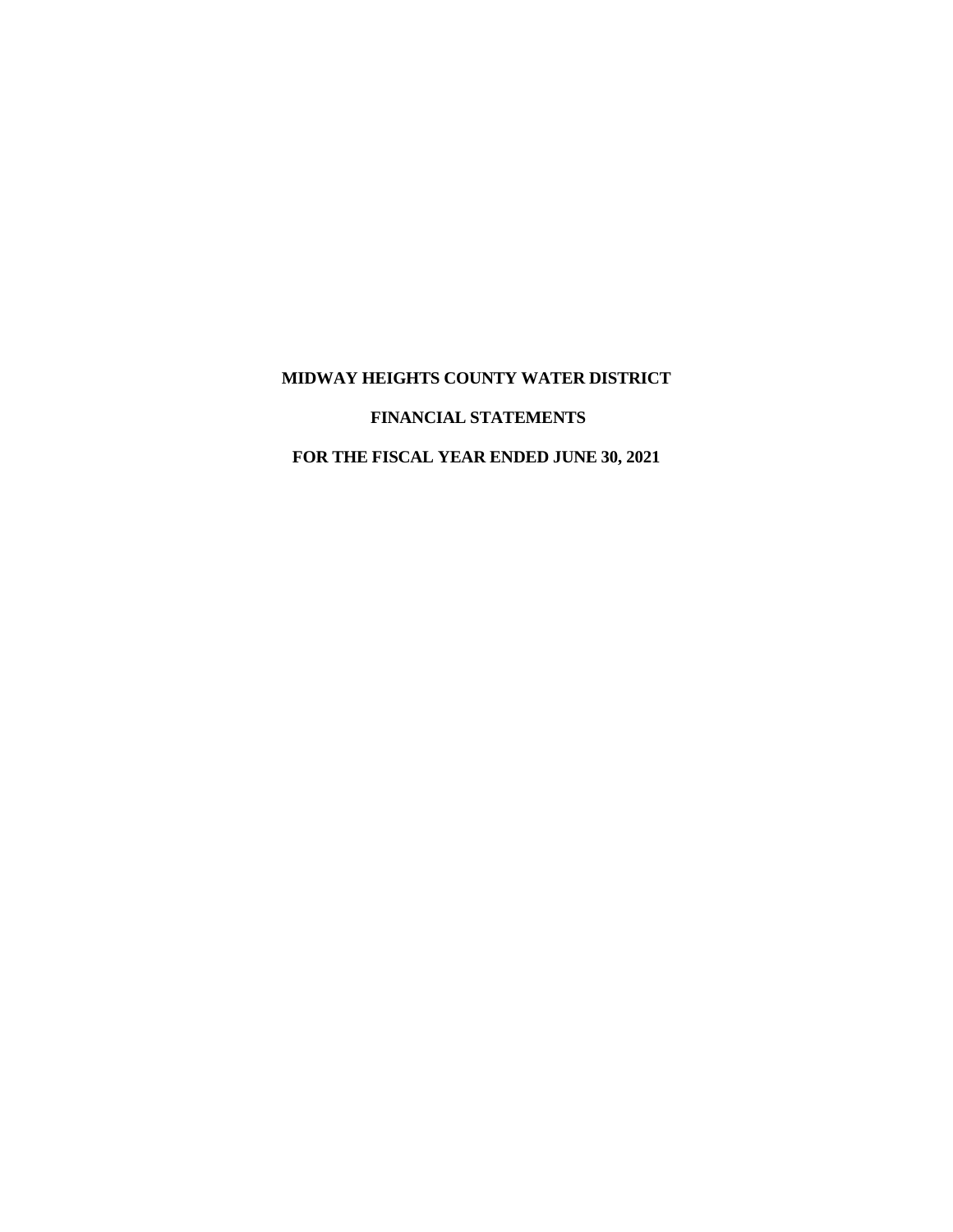# **TABLE OF CONTENTS**

| Independent Auditor's Report [11] and the Report [11] and the Report of Report [11] and the Manusch Manusch Manusch Manusch Manusch Manusch Manusch Manusch Manusch Manusch Manusch Manusch Manusch Manusch Manusch Manusch Ma |  |
|--------------------------------------------------------------------------------------------------------------------------------------------------------------------------------------------------------------------------------|--|
| <b>Basic Financial Statements</b>                                                                                                                                                                                              |  |
|                                                                                                                                                                                                                                |  |
|                                                                                                                                                                                                                                |  |
|                                                                                                                                                                                                                                |  |
|                                                                                                                                                                                                                                |  |
| Required Supplementary Information:                                                                                                                                                                                            |  |
|                                                                                                                                                                                                                                |  |
|                                                                                                                                                                                                                                |  |
|                                                                                                                                                                                                                                |  |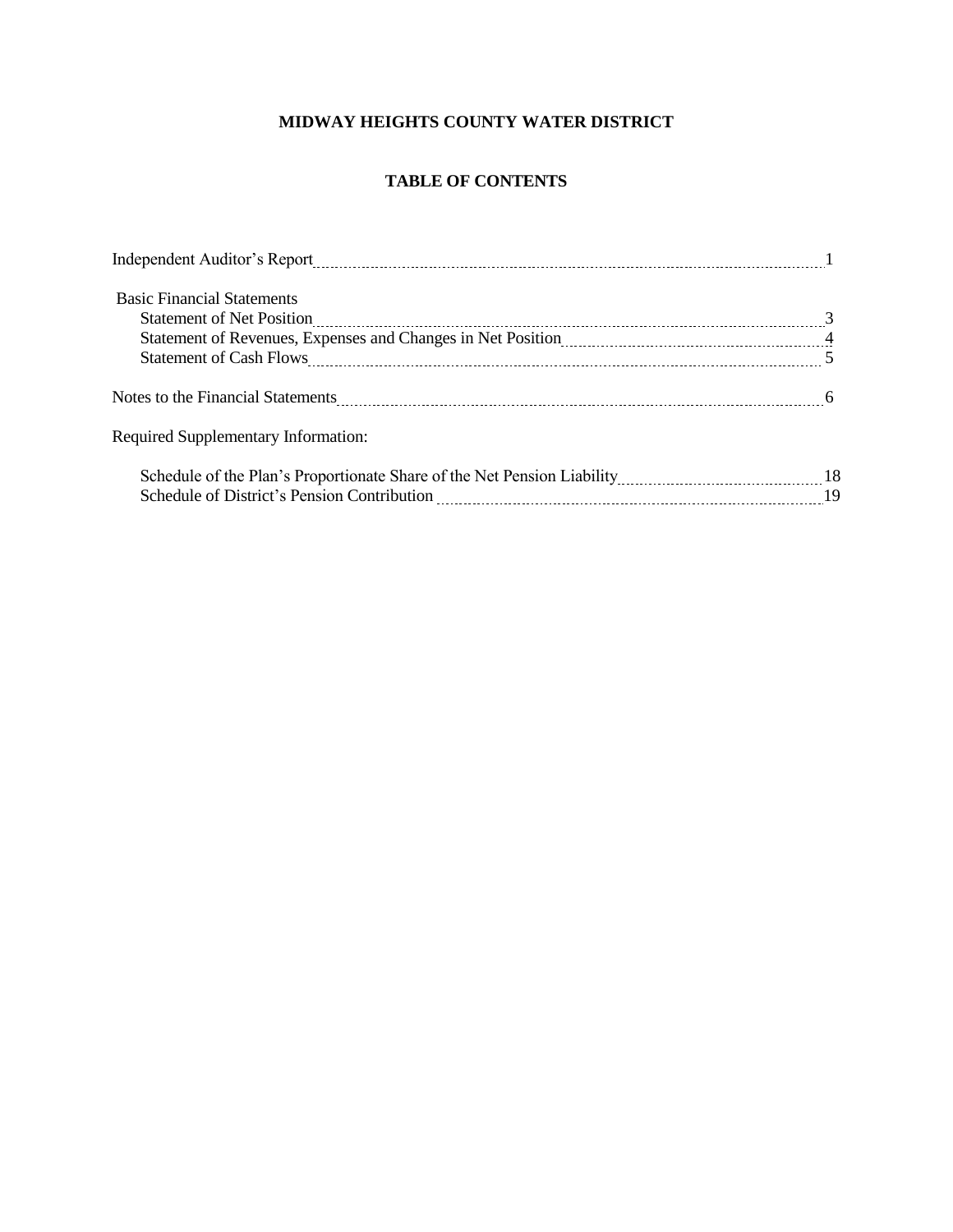# LARRY BAIN, CPA

An Accounting Corporation

**\_\_\_\_\_\_\_\_\_\_\_\_\_\_\_\_\_\_\_\_\_\_\_\_\_\_\_\_\_\_\_\_\_\_\_\_\_\_\_\_\_\_\_\_\_\_\_\_\_\_\_\_\_\_\_\_\_\_\_\_\_\_\_\_\_\_\_\_\_\_\_\_\_\_\_\_\_\_\_\_\_\_\_\_\_\_**  2148 Frascati Drive, El Dorado Hills, CA 95762 / 916.601-8894 [lpbain@sbcglobal.net](mailto:auditor@marcello-cpa.com)

# **INDEPENDENT AUDITOR'S REPORT**

To the Board of Directors Midway Heights County Water District Meadow Vista, California

We have audited the accompanying financial statements of the Midway Heights County Water District as of and for the fiscal year ended June 30, 2021, and the related notes to the financial statements which collectively comprise the District's basic financial statements as listed in the table of contents.

# **Management's Responsibility for the Financial Statements**

Management is responsible for the preparation and fair presentation of these financial statements in accordance with accounting principles generally accepted in the United States of America; this includes the design, implementation and maintenance of internal control relevant to the preparation and fair presentation of financial statements that are free from material misstatement, whether due to fraud or error.

# **Auditors' Responsibility**

Our Responsibility is to express an opinion on these financial statements based on our audit. We conducted our audit in accordance with auditing standards generally accepted in the United States of America. Those standards require that we plan and perform the audit to obtain reasonable assurance about whether the financial statements are free of material misstatement.

An audit includes performing procedures to obtain audit evidence about the amounts and disclosures in the financial statements. The procedures selected depend on the auditor's judgment, including the assessment of the risks of material misstatement of the financial statements, whether due to fraud or error. In making those risk assessments, the auditor considers internal control relevant to the District's preparation and fair presentation of the financial statements in order to design audit procedures that are appropriate in the circumstances, but not for the purpose of expressing an opinion on the effectiveness of the District's internal control. Accordingly, we express no such opinion. An audit also includes evaluating the appropriateness of accounting policies used and the reasonableness of significant accounting estimates made by management, as well as evaluating the overall financial statement presentation.

We believe that the audit evidence we have obtained is sufficient and appropriate to provide a basis for our audit opinion.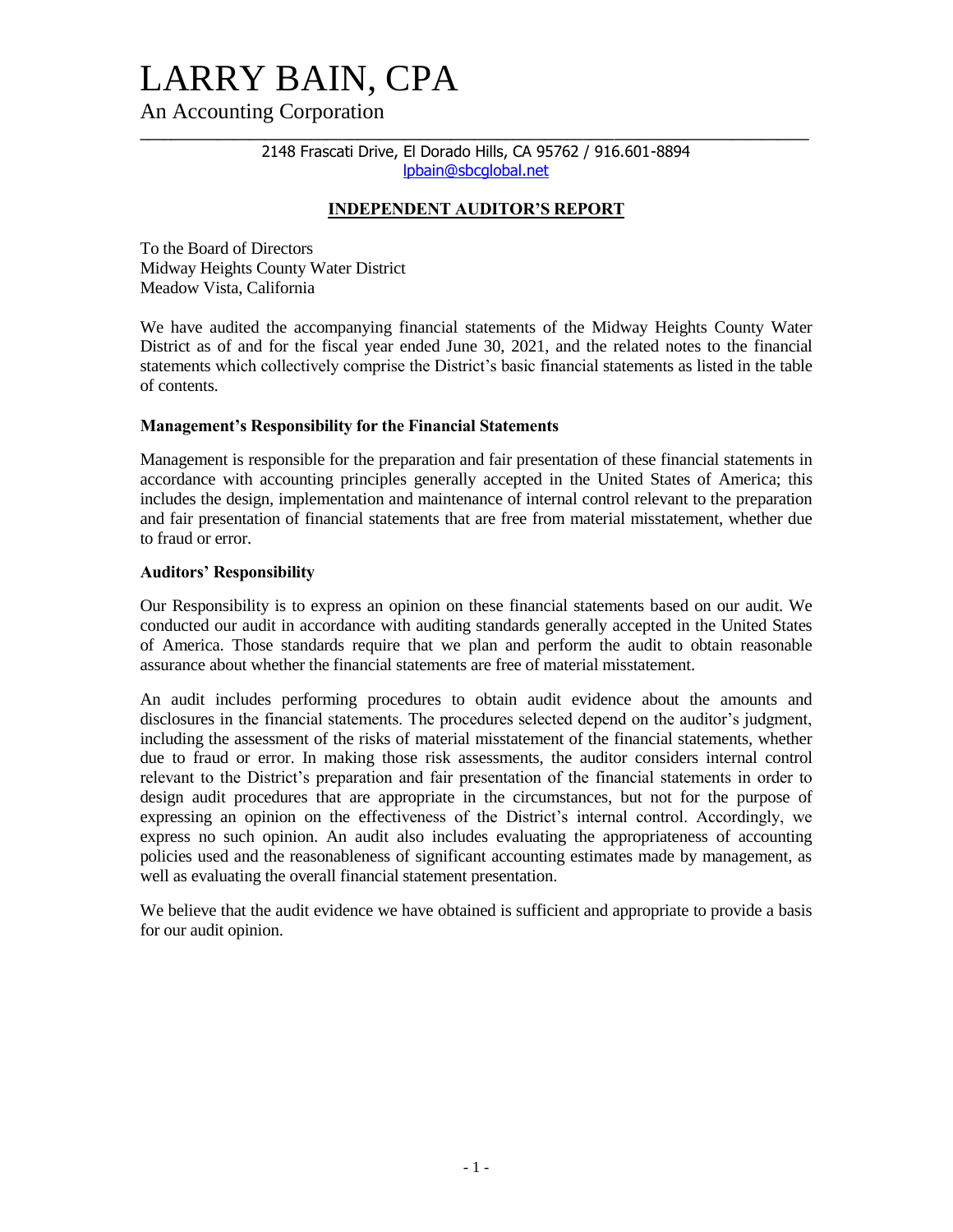# **Opinion**

In our opinion, the financial statements referred to above present fairly, in all material respects the financial position of the business-type activities of the Midway Heights County Water District as of June 30, 2021, and the changes in financial position and the results of its cash flows for the year then ended in accordance with accounting principles generally accepted in the United States of America.

# **Report on Summarized Comparative Information**

We have previously audited the financial statements of Midway Heights County Water District for the year ended June 30, 2020, and we expressed an unmodified audit opinion on that financial statement in our report dated April 5, 2021. In our opinion, the summarized comparative information presented herein as of and for the year ended June 30, 2020, is consistent, in all material respects, with the audited financial statements from which it has been derived.

# **Other Matters**

# *Required Supplementary Information*

Midway Height County Water District has not presented the Management Discussion and Analysis, that accounting principles generally accepted in the United States has determined are necessary to supplement, although not required to be part of, the basic financial statements.

Accounting principles generally accepted in the United States of America require that the supplementary information other than MD&A, as listed in the table of contents on page 18 as the Schedule of the Pension Plan's Proportionate Share of the Net Pension Liability and page 19 the Schedule of District Pension Contributions, be presented to supplement the basic financial statements. Such information, although not a part of the basic financial statements, is required by the Governmental Accounting Standards Board (GASB), who considers it to be an essential part of financial reporting for placing the basic financial statements in an appropriate operational, economic, or historical context. We have applied certain limited procedures to the required supplementary information in accordance with auditing standards generally accepted in the United States of America, which consisted of inquiries of management about the methods of preparing the information and comparing the information for consistency with management's responses to our inquiries, the basic financial statements, and other knowledge we obtained during our audit of the basic financial statements. We do not express an opinion or provide any assurance on the information because the limited procedures do not provide us with sufficient evidence to express an opinion or provide any assurance.

*Larry Bain, CPA, An Accounting Corporation* February 8, 2022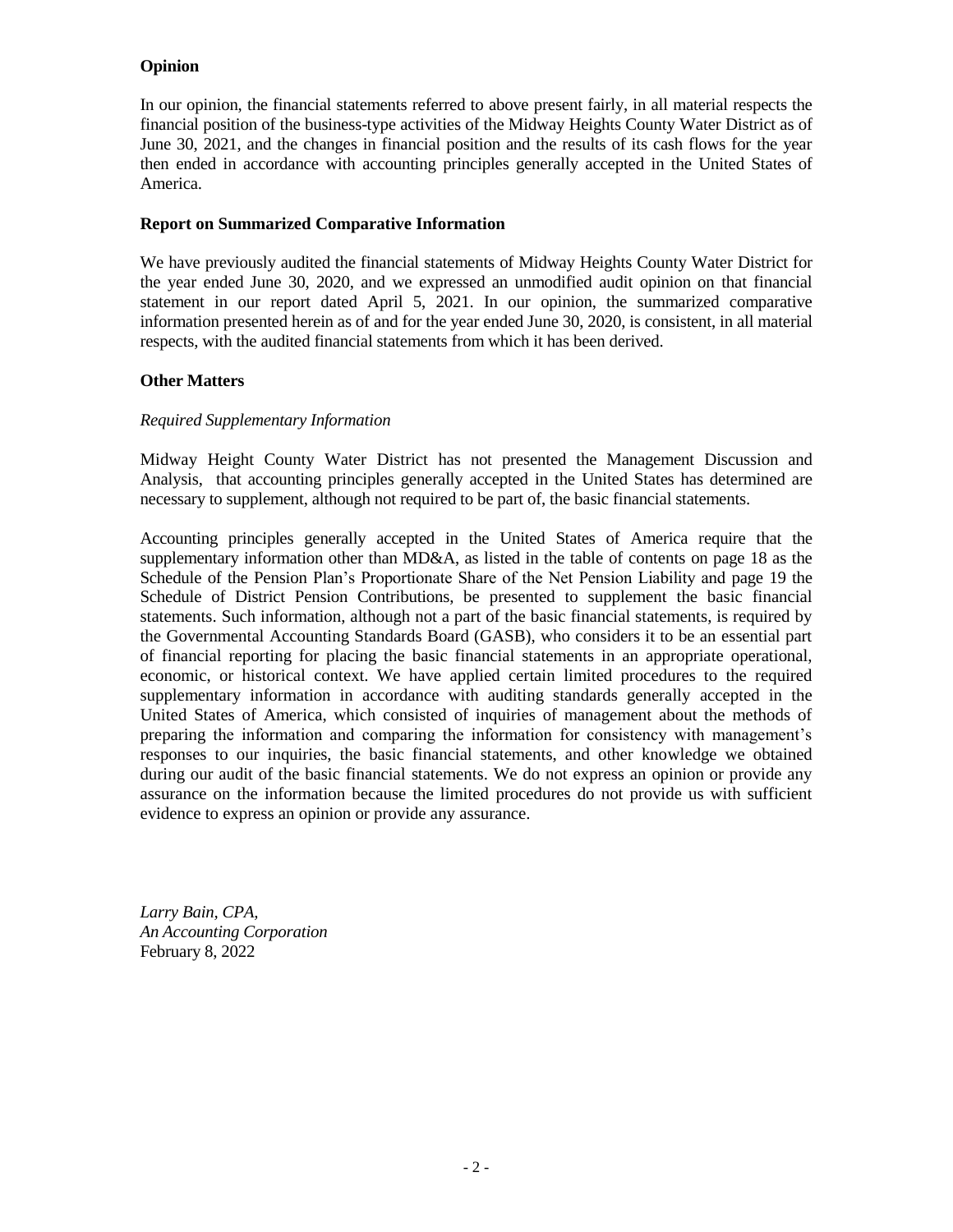# **STATEMENT OF NET POSITION JUNE 30, 2021 (WITH COMPARATIVE AMOUNTS FOR JUNE 30, 2020)**

| <b>Assets</b>                                          |                 |                 |
|--------------------------------------------------------|-----------------|-----------------|
| <b>Current Assets</b>                                  | 2021            | 2020            |
| Cash                                                   | \$<br>288,725   | \$<br>36,257    |
| Investments                                            | 399,189         | 430,496         |
| Accounts receivable                                    | 138,303         | 107,410         |
| Grant receivable                                       | 7,478           | 2,971           |
| Current assessments receivable                         | 1,671           | 921             |
| Inventory                                              | 25,802          | 26,648          |
| Prepaid expense                                        | 6,189           | 6,186           |
| Total current assets                                   | 867,357         | 610,889         |
| <b>Noncurrent Assets</b>                               |                 |                 |
| Restricted cash and investments                        | 38,402          | 241,374         |
| Capital assets                                         |                 |                 |
| Nondepreciable capital assets                          |                 |                 |
| Construction in progress                               | 32,756          | 32,756          |
| Depreciable capital assets                             |                 |                 |
| Improvements                                           | 65,673          | 65,673          |
| Equipment                                              | 221,032         | 229,592         |
| Transmission and distribution                          | 3,718,928       | 3,718,928       |
| General                                                | 20,352          | 20,352          |
| Less accumulated depreciation                          | (1,957,876)     | (1,845,428)     |
| Total depreciable capital assets                       | 2,068,109       | 2,189,117       |
| Total capital assets (net of accumulated depreciation) | 2,100,865       | 2,221,873       |
| Total noncurrent assets                                | 2,139,267       | 2,463,247       |
| Total assets                                           | 3,006,624       | 3,074,136       |
| <b>Deferred Outflows of Resources</b>                  |                 |                 |
| Deferred outflow-pension                               | 62,534          | 56,711          |
| Total deferred outflows of resources                   | 62,534          | 56,711          |
| <b>Liabilities</b>                                     |                 |                 |
| <b>Current Liabilities</b>                             |                 |                 |
| Accounts payable                                       | 23,123          | 23,578          |
| Accrued payroll                                        | 22,965          | 20,662          |
| Accrued interest payable                               | 1,421           | 1,873           |
| Total current liabilities                              | 47,509          | 46,113          |
| Long-Term Liabilities                                  |                 |                 |
| Due within one year                                    | 65,422          | 69,038          |
| Due in more than one year                              | 752,349         | 793,179         |
| Total long-term liabilities                            | 817,771         | 862,217         |
|                                                        |                 |                 |
| <b>Total liabilities</b>                               | 865,280         | 908,330         |
| <b>Deferred Inflows of Resources</b>                   |                 |                 |
| Deferred inflow-pension                                | 647             | 1,387           |
| Total deferred inflows of resources                    | 647             | 1,387           |
| <b>Net Position</b>                                    |                 |                 |
| Net investment in capital assets                       | 1,529,325       | 1,609,420       |
| Restricted for debt service                            | 38,402          | 259,562         |
| Unrestricted                                           | 635,504         | 352,148         |
| Total net position                                     | \$<br>2,203,231 | \$<br>2,221,130 |

The notes to the financial statements are an integral part of this statement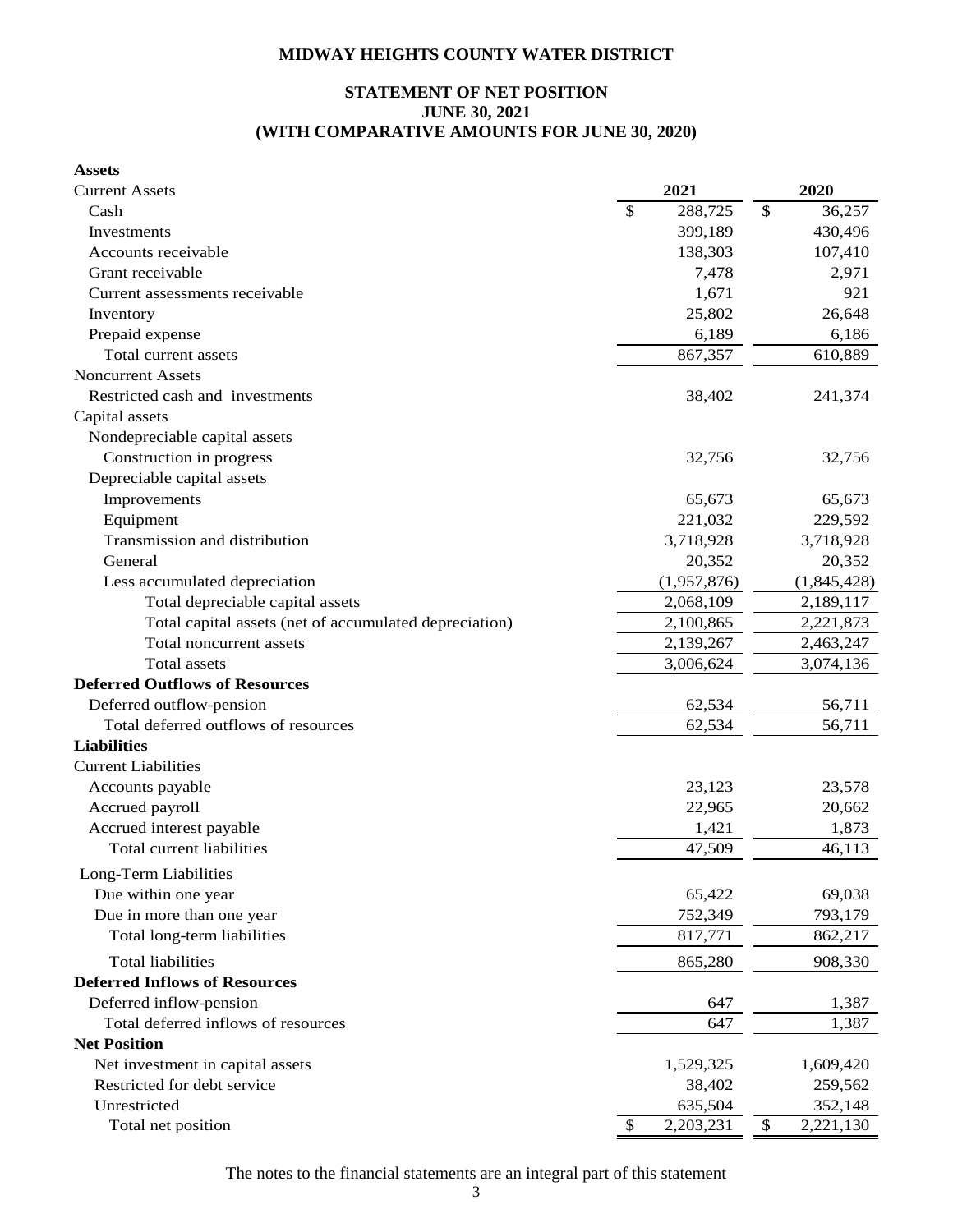# **STATEMENT OF REVENUES, EXPENSES, AND CHANGES IN NET POSITION FOR THE FISCAL YEAR ENDED JUNE 30, 2021 (WITH COMPARATIVE AMOUNTS FOR JUNE 30, 2020)**

| Operating revenue                   | 2021                     | 2020            |
|-------------------------------------|--------------------------|-----------------|
| Water sales                         | $\mathcal{S}$<br>706,988 | \$<br>598,775   |
| Total operating revenues            | 706,988                  | 598,775         |
| Operating expenses                  |                          |                 |
| Water purchases                     | 168,207                  | 149,884         |
| Personnel services                  | 332,972                  | 329,340         |
| Services and supplies               | 41,563                   | 29,685          |
| Administration and general          | 105,259                  | 110,231         |
| Depreciation                        | 119,794                  | 122,933         |
| Total operating expenses            | 767,795                  | 742,073         |
| Operating income (loss)             | (60, 807)                | (143, 298)      |
| Nonoperating revenue (expenses)     |                          |                 |
| Property taxes                      | 51,113                   | 49,870          |
| Interest income                     | 2,626                    | 10,822          |
| Bond assessments interest           | 1,185                    | 649             |
| Grant revenue                       | 4,506                    | 9,884           |
| Gain on sale of assets              | 1,386                    |                 |
| Interest expense                    | (17,908)                 | (21, 869)       |
| Nonoperating revenues (expenses)    | 42,908                   | 49,356          |
| Increase (decrease) in net position | (17, 899)                | (93, 942)       |
| Net position, beginning             | 2,221,130                | 2,315,072       |
| Net position, ending                | 2,203,231                | 2,221,130<br>\$ |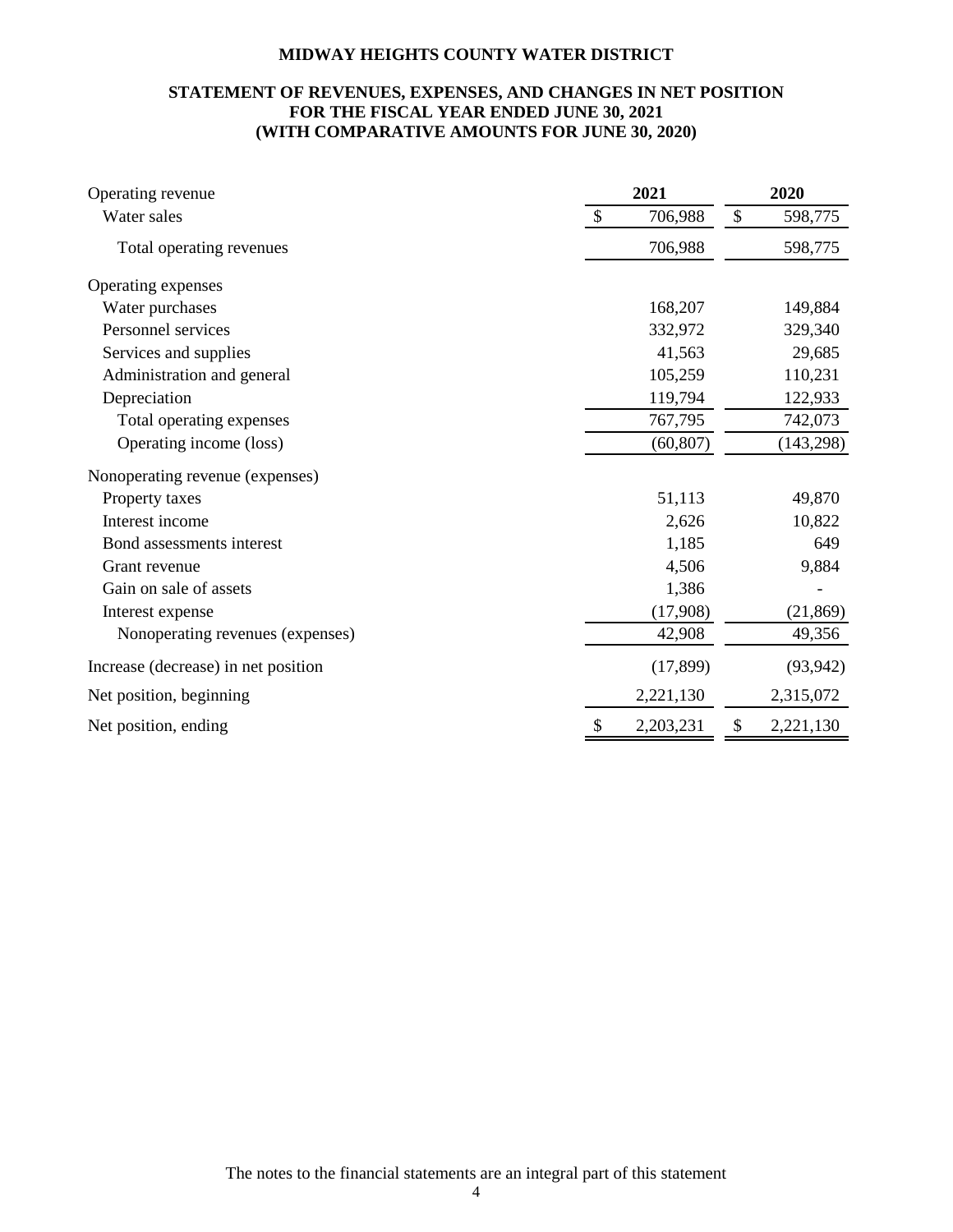# **STATEMENT OF CASH FLOWS JUNE 30, 2021 (WITH COMPARATIVE AMOUNTS FOR JUNE 30, 2020)**

| Cash flows from operating activities:                             |               | 2021       |               | 2020       |
|-------------------------------------------------------------------|---------------|------------|---------------|------------|
| Cash receipts from customers                                      | \$            | 676,095    | $\mathcal{S}$ | 592,938    |
| Cash payments to suppliers for goods and services                 |               | (314, 644) |               | (293, 600) |
| Cash payments to employees for services                           |               | (317, 558) |               | (320, 231) |
| Net cash provided by (used in) operating activities               |               | 43,893     |               | (20, 893)  |
| Cash flows from noncapital and related financing activities:      |               |            |               |            |
| Proceeds from property tax and assessments                        |               | 51,113     |               | 49,870     |
| Proceeds from grants                                              |               |            |               | 20,051     |
| Net cash provided by noncapital financing activities              |               | 51,113     |               | 69,921     |
| Cash flows from capital and related financing activities:         |               |            |               |            |
| Additions to capital assets                                       |               |            |               |            |
| Sale of assets                                                    |               | 2,600      |               |            |
| Principal payment for debt                                        |               | (64, 118)  |               | (210, 608) |
| Interest paid on debt                                             |               | (18, 360)  |               | (23, 538)  |
| Property assessment for debt service                              |               | 435        |               | 84,060     |
| Net cash used in capital and related financing activities         |               | (79, 443)  |               | (150,086)  |
| Cash flows from investing activities:                             |               |            |               |            |
| Interest received on investments                                  |               | 2,626      |               | 10,821     |
| Net increase (decrease) in cash and cash equivalents              |               | 18,189     |               | (90, 237)  |
| Cash and cash equivalents, beginning of year                      |               | 708,127    |               | 798,364    |
| Cash and cash equivalents, end of year                            | \$            | 726,316    | \$            | 708,127    |
| Reconciliation of cash and cash equivalents to the balance sheet: |               |            |               |            |
| Cash                                                              | \$            | 288,725    | \$            | 36,257     |
| Investments                                                       |               | 399,189    |               | 430,496    |
| Restricted cash and investments                                   |               | 38,402     |               | 241,374    |
| Cash and cash equivalents, June 30                                | S.            | 726,316    | \$            | 708,127    |
| Reconciliation of operating income (loss) to                      |               |            |               |            |
| net cash provided by operating activities                         |               |            |               |            |
| Operating Income (Loss)                                           | \$            | (60, 807)  | \$            | (143,298)  |
| Adjustments to reconcile operating income (loss) to               |               |            |               |            |
| net cash provided by operating activities:                        |               |            |               |            |
| Depreciation                                                      |               | 119,794    |               | 122,933    |
| Changes in assets and liabilities:                                |               |            |               |            |
| Accounts receivable                                               |               | (30, 893)  |               | (2, 143)   |
| Inventory                                                         |               | 846        |               | 1,089      |
| Prepaid expenses                                                  |               | (3)        |               | (1,674)    |
| Accounts payables                                                 |               | (458)      |               | (3,215)    |
| Accrued payroll                                                   |               | 2,303      |               | 1,655      |
| GASB 68 pension adjustments                                       |               | 4,977      |               | 4,386      |
| Deposit liability                                                 |               |            |               | (3,694)    |
| Compensated absences                                              |               | 8,134      |               | 3,068      |
| Net cash provided by (used in) operating activities               | $\mathcal{S}$ | 43,893     | $\$$          | (20, 893)  |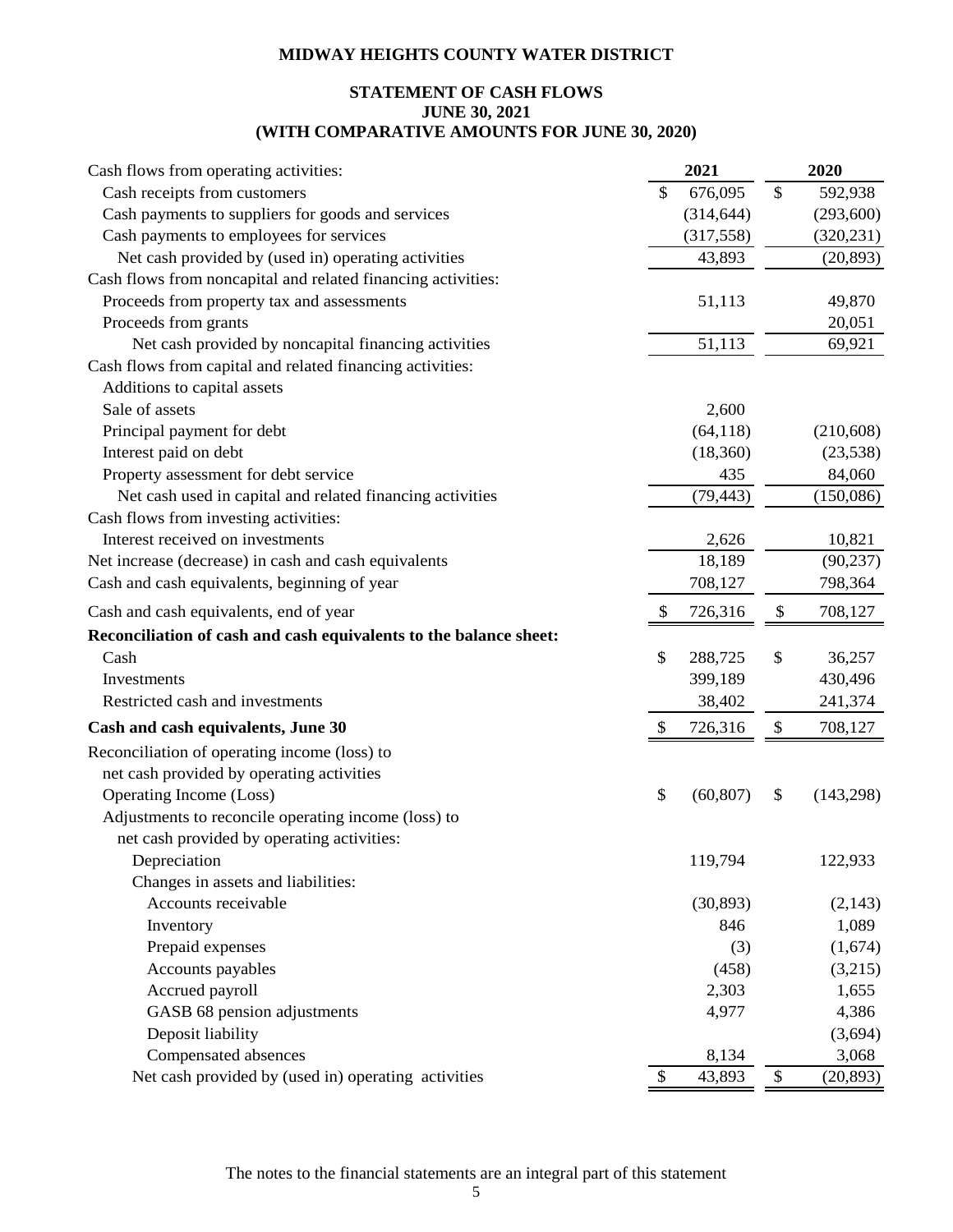# **NOTES TO THE FINANCIAL STATEMENTS JUNE 30, 2021**

#### Note 1: Summary of Significant Accounting Policies

The Midway Heights County Water District was established in November 1954 in Placer County. The District was formed under Division 12 of the California Water Code to provide water to the District's residents. The District encompasses 4.1 square miles and has 766 active customer connections. The District is governed by five Board of Directors elected by the District's residents. The basic operating revenues of the District are charges for delivered water services.

# A. Reporting Entity

The District has defined its reporting entity in accordance with generally accepted accounting principles, which provides guidance for determining which governmental activities, organizations, and functions should be included in the reporting entity. In evaluating how to define the District for financial reporting purposes, management has considered all potential component units. The primary criterion for including a potential component unit within the reporting entity is the governing body's financial accountability. A primary governmental entity is financially accountable if it appoints a voting majority of a component unit's governing body and it is able to impose its will on the component unit, or if there is a potential for the component unit to provide specific financial benefits to, or impose specific financial burdens on, the primary government. A primary government may also be financially accountable if a component unit is fiscally dependent on the primary governmental entity regardless of whether the component unit has a separately elected governing board, a governing board appointed by a higher level of government, or a jointly appointed board.

No operations of other entities met the aforementioned oversight criteria for inclusion or exclusion from the accompanying financial statements in accordance with Governmental Accounting Standards Board Statement No. 61.

#### B. Fund Accounting

The accounting records of the District are organized on the generally accepted basis of accounting for an enterprise fund.

Enterprise Fund – An Enterprise fund is used to account for the District's water operations that is financed and operated in a manner similar to a private business enterprise, where the intent of the Board of Directors is that the costs (expenses, including depreciation) of providing services to the general public on a continuing basis be financed or recovered primarily through user charges.

#### C. Basis of Accounting

The accompanying financial statements have been prepared on the full accrual basis of accounting. This is a basis of accounting that conforms to accounting principles generally accepted in the United States of America.

U.S. generally accepted accounting principles require all proprietary funds to use the accrual basis of accounting. The revenues are recognized when they are earned. Expenses are recognized under the accrual basis of accounting when the related fund liability is incurred.

Operating revenues in the proprietary funds are those revenues that are generated from the primary operation of the fund. All other revenues are reported as nonoperating revenues. Operating expenses are those expenses that are essential to the primary operations of the fund. All other expenses are reported as nonoperating expenses.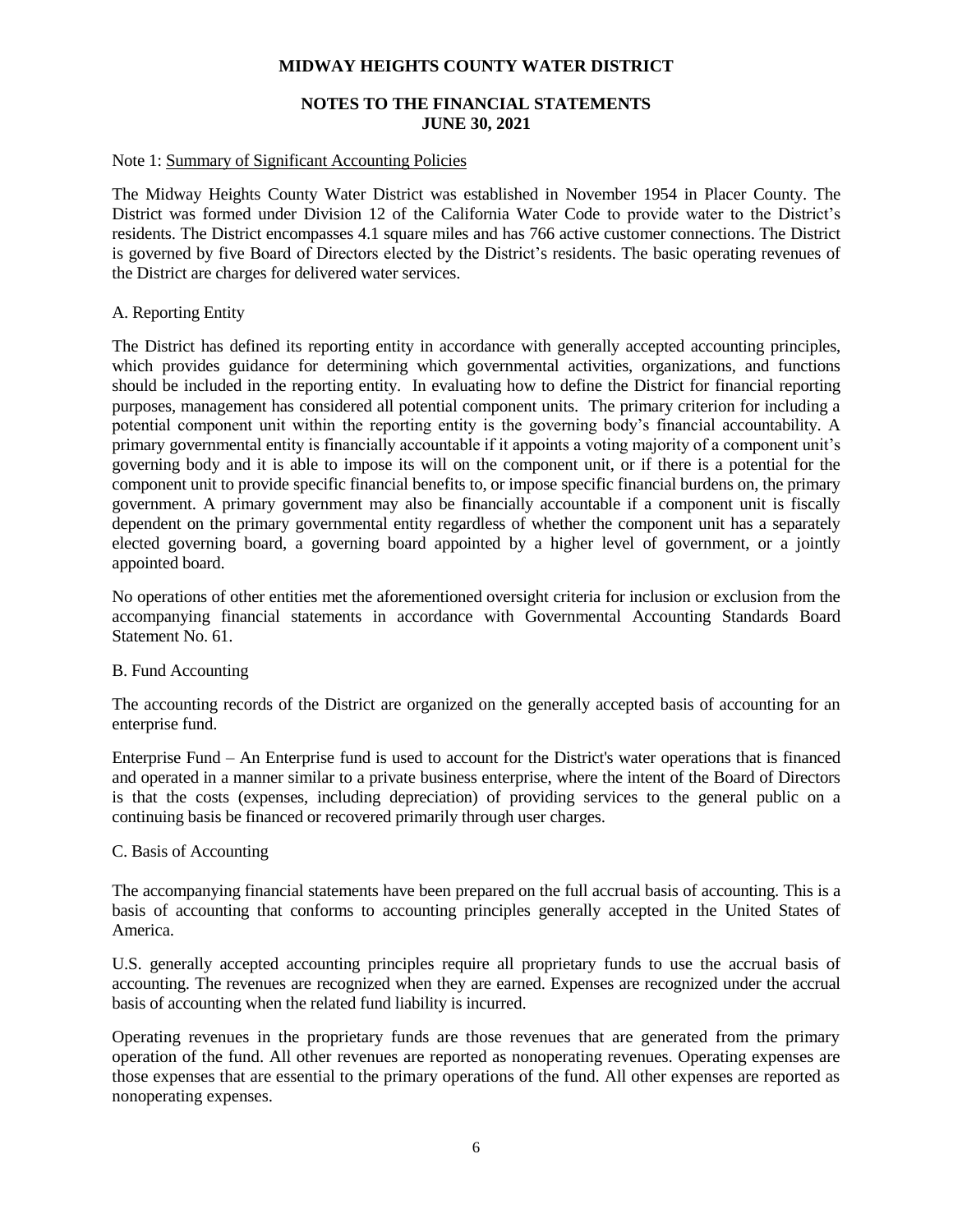# **NOTES TO THE FINANCIAL STATEMENTS JUNE 30, 2021**

#### Note 1: Summary of Significant Accounting Policies (Continued)

# D. Prepaid Expenses

Accounts for prepaid insurance, dues and other expenses.

# E. Property Taxes

The District receives property taxes from the County of Placer, which has been assigned the responsibility for assessment, collections, and apportionment of property taxes for all taxing jurisdictions within the County. Secured property taxes are levied on January 1 for the following fiscal year and on which date it becomes a lien on real property. Secured property taxes are due in two installments on November 1 and February 1 and are delinquent after December 10 and April 10, respectively, for the secured roll. Based on a policy by the County called the Teeter Plan, 100% of the allocated taxes are transmitted by the County to the District, eliminating the need for an allowance for uncollectible. The County, in return, receives all penalties and interest. Property taxes on the unsecured roll are due on the January 1 lien date and become delinquent if unpaid by August 31. Property tax revenues are recognized in the fiscal year they are received.

# F. Fixed Assets

All capital assets are valued at historical cost or estimated historical cost if actual historical cost is not available. Contributed capital assets are recorded at fair value at the date of donation. The District's policy is to capitalize all capital assets with costs exceeding \$1,000.

The purpose of depreciation is to spread the cost of capital assets equitably among all users over the life of these assets. The amount charged to depreciation expense each fiscal year represents that year's pro rata share of the cost of capital assets. GASB Statement No. 34 requires that all capital assets with limited useful lives be depreciated over their estimated useful lives. Depreciation is provided using the straight line method which means the costs of the capital asset is divided by its expected useful life in years and the result is charged to expense each year until the capital asset is fully depreciated. The District has assigned the useful lives listed below to capital assets:

| <b>Structures</b>                | $20-30$ years |
|----------------------------------|---------------|
| Improvements and infrastructure  | $50-75$ years |
| Distribution and field equipment | $5-10$ years  |
| Office furniture and equipment   | 3-5 years     |

#### G. Cash Equivalents

For purpose of the statement of cash flows, the District considers cash and cash equivalents as short term, highly liquid investments that are both readily convertible to known amounts of cash and so near their maturity that they present insignificant risk of changes in value because of changes in interest rates. This includes bank accounts and deposits with Placer County Pooled Funds.

#### H. Accrued Unbilled Revenue

During the year, metered water connections are read and bills are rendered after the period of usage. Revenue for water distributed but not yet billed is accrued at fiscal year-end to match revenues with related expenses.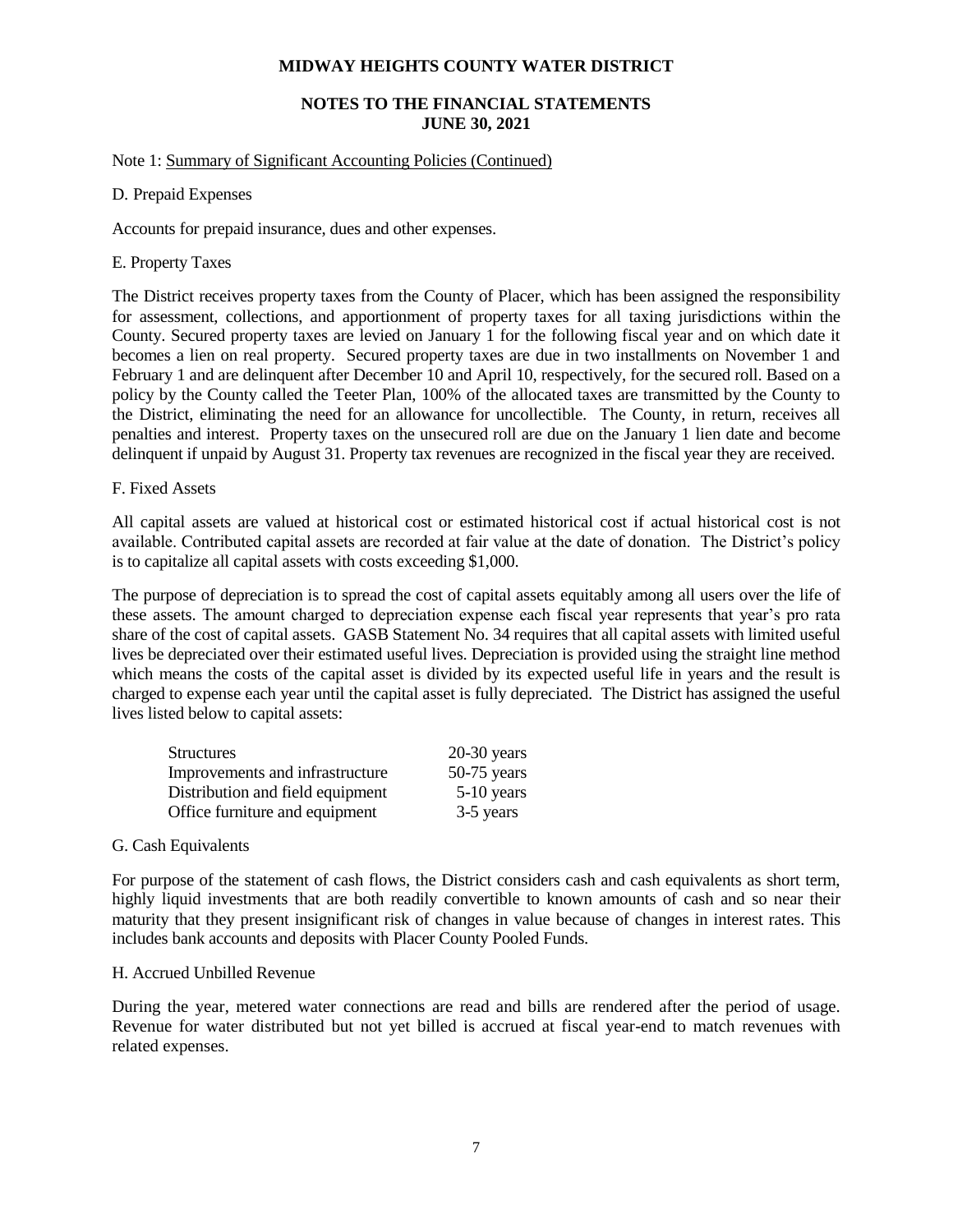# **NOTES TO THE FINANCIAL STATEMENTS JUNE 30, 2021**

#### Note 1: Summary of Significant Accounting Policies (Continued)

# I. Budgetary Reporting

The District prepares an annual operating and capital budget, which is approved and adopted by the Board of Directors. The budget serves as an approved plan to facilitate financial control and operational evaluation. California State law does not require formal adoption of appropriated budgets for enterprise funds.

# J. Inventory

Inventory consists of water and irrigation system parts and supplies. Inventory is valued at cost using the first-in, first-out method of accounting.

# K. Use of Estimates in the Preparation of Financial Statements

The preparation of financial statements in conformity with U.S. generally accepted accounting principles requires management to make estimates and assumptions that affect the reported amounts of assets and liabilities and disclosure of contingent assets and liabilities at the date of the financial statements and the reported amount of revenues and expenses during the reporting period. Actual results could differ from those estimates.

# L. Net Position

Net position comprises the various net earnings from operating income, non-operating revenues and expenses and capital contributions. Net position is classified in the following three components:

*Net* i*nvestment in capital assets,*-This component of net position consists of capital assets, net of accumulated depreciation and reduced by the outstanding balances of any bonds, mortgages, notes or other borrowings that are attributable to the acquisition, construction or improvement of those assets. If there are significant unspent related debt proceeds at year-end, the portion of the debt attributable to the unspent proceeds is not included in the calculation of invested in capital assets, net of related debt. Rather, that portion of the debt is included in the same net position component as the unspent proceeds.

*Restricted-*This component of net position consists of constraints imposed by creditors (such as through debt covenants), grantors, contributors, or laws or regulations of other governments or constraints imposed by law through constitutional provisions or enabling legislation.

*Unrestricted net position-*This component of net position consists of net position that do not meet the definition of "restricted" or "net investment in capital assets."

When both restricted and unrestricted net position are available, unrestricted resources are used only after the restricted resources are depleted.

# M. Pensions

For purposes of measuring the net pension liability and deferred outflows/inflows of resources related to pensions, and pension expense, information about the fiduciary net position of the District's California Public Employees' Retirement System (CalPERS) plans (Plans) and additions to/deductions from the Plans' fiduciary net position have been determined on the same basis as they are reported by CalPERS. For this purpose, benefit payments (including refunds of employee contributions) are recognized when due and payable in accordance with the benefit terms. Investments are reported at fair value.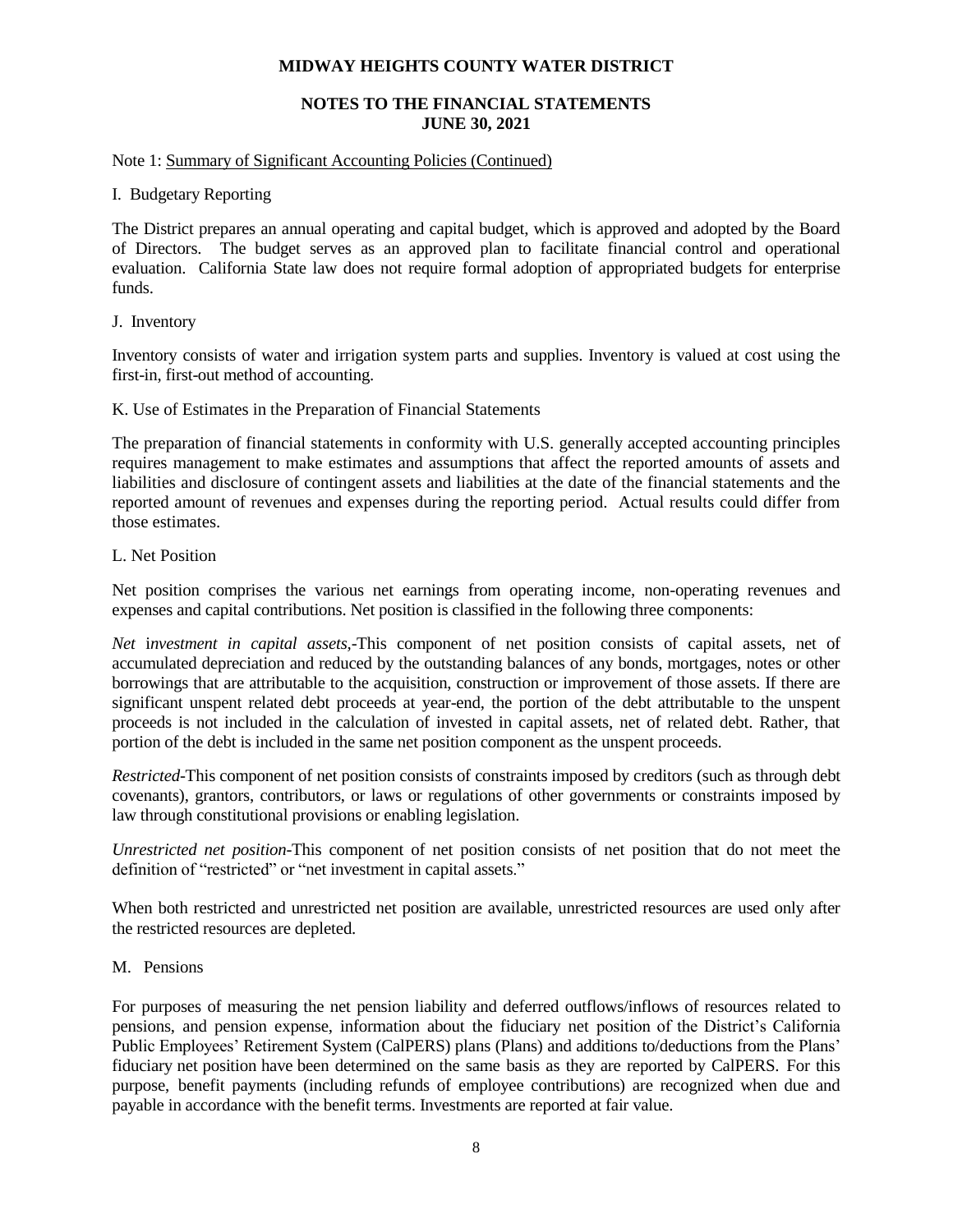# **NOTES TO THE FINANCIAL STATEMENTS JUNE 30, 2021**

#### Note 2: Cash and Investments

Cash and investments at June 30, 2021, consisted of the following:

| Cash                       | \$ | 48,529     |
|----------------------------|----|------------|
| Investments                |    | 437,591    |
| Restricted investments     |    | 240,196    |
| Total cash and investments | æ. | 726,316    |
| General checking           | \$ | 48,329     |
| Savings                    |    | 39,342     |
| Petty cash/change fund     |    | <b>200</b> |
| County cash                |    | 638,445    |
| Total cash and investments | £. | 726,316    |

A. Investments Authorized by the California Government Code and the Entity's Investment Policy

The table below identifies the **investment types** that are authorized for the Midway Heights County Water District (District) by the California Government Code (or the District's investment policy, where more restrictive). The table also identifies certain provisions of the California Government Code (or the District's investment policy, where more restrictive) that address **interest rate risk, credit risk** and **concentration of credit risk**. This table does not address investments of debt proceeds held by bond trustees that are governed by the provisions of debt agreements of the District, rather than the general provisions of the California Government Code or the District investment policy.

|                                     |               | Maximum      | Maximum       |
|-------------------------------------|---------------|--------------|---------------|
| Authorized                          | Maximum       | Percentage   | Investment    |
| <b>Investment Type</b>              | Maturity      | of Portfolio | in One Issuer |
| Local agency bonds                  | 5 years       | None         | None          |
| U.S. treasury obligations           | 5 years       | None         | None          |
| State of California obligations     | 5 years       | None         | None          |
| U.S. agency securities              | 5 years       | None         | None          |
| Banker's acceptances                | 180 days      | 40%          | 30%           |
| Commercial paper                    | 270 days      | 40%          | 10%           |
| Negotiable CDs                      | 5 years       | 30%          | None          |
| Repurchase agreements               | 1 years       | None         | None          |
| Reverse repurchase agreements       | 92 days       | 20%          | None          |
| Medium term notes                   | 5 years       | 30%          | None          |
| Mutual/money market funds           | $5$ years $*$ | 20%          | 10%           |
| Collateralized bank deposits        | 5 years       | None         | None          |
| Mortgage pass-through securities    | 5 years       | 20%          | 15%           |
| Time deposits                       | 5 Years       | None         | None          |
| Local Agency Investment Fund (LAIF) | 5 years $*$   | None         | None          |

\* The five year maximum maturity can be extended by the Board of Directors. Also, the maximum maturity can be extended if the funds are reserved for bond, COP or note payments to coincide with the required repayments.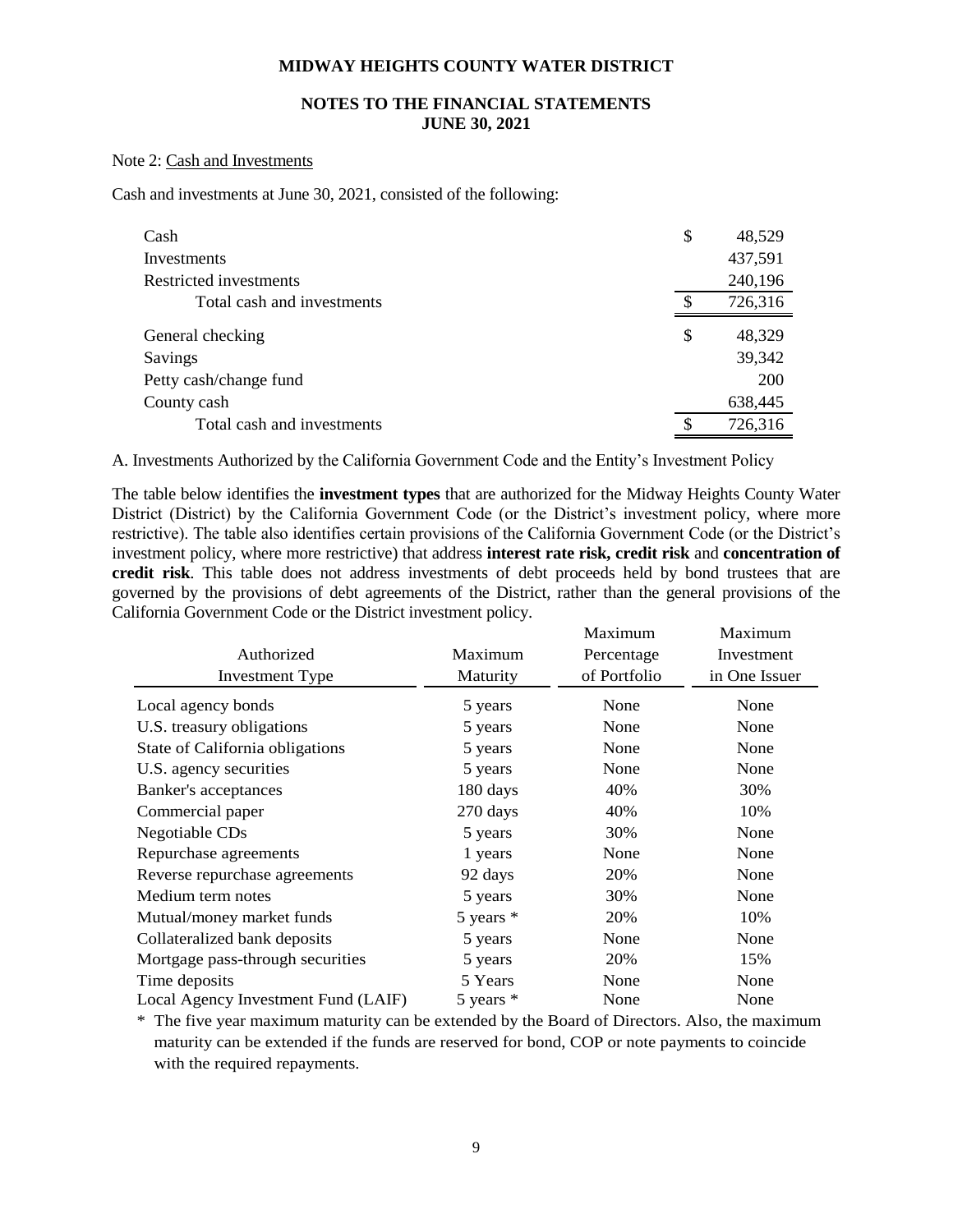# **NOTES TO THE FINANCIAL STATEMENTS JUNE 30, 2021**

#### Note 2: Cash and Investments (Continued)

#### B. Disclosures Relating to Interest Rate Risk

Interest rate risk is the risk that changes in market interest rates will adversely affect the fair value of and investment. Generally, the longer the maturity of an investment, the greater the sensitivity of its fair value to changes in market interest rates. Information about the sensitivity of the fair values of the District's investments to market interest rate fluctuations is provided by the following table that shows the distribution of the District's investment by maturity:

|                                | Remaining Maturity (in Months) |  |           |        |       |  |  |  |
|--------------------------------|--------------------------------|--|-----------|--------|-------|--|--|--|
|                                |                                |  | 12 Months |        | 13-48 |  |  |  |
| Investment Type                | Totals                         |  | or Less   | Months |       |  |  |  |
| Placer County pooled funds*    | 638,445                        |  | 638,445   |        |       |  |  |  |
| Totals                         | \$<br>638,445                  |  | 638,445   |        |       |  |  |  |
| *Not subject to categorization |                                |  |           |        |       |  |  |  |

C. Concentrations of Credit Risk

The investment policy of the District contains limitations on the amount that can be invested in any one issuer. There are no investments to one issuer exceeding those limits.

#### D. Custodial Credit Risk

Custodial credit risk for deposits is the risk that, in the event of the failure of a depository financial institution, a government will not be able to recover its deposit or will not be able to recover collateral securities that are in the possession of an outside party. The custodial credit risk for investments is the risk that, in the event of the failure of the counterparty (e.g. broker-dealer) to a transaction, a government will not be able to recover the value of its investment of collateral securities that are in the possession of another party. The California Government Code and the District's investment policy do not contain legal or policy requirements that would limit the exposure to custodial credit risk for deposits or investments, other than the following provision for deposits; The California Government Code requires that a financial institution secured deposits made by state or local governmental units by pledging securities in an undivided collateral pool held by a depository regulated under state law (unless so waived by the government unit). The fair value of the pledged securities in the collateral pool must equal at least 110% of the total amount deposited by the public agencies. California law also allows financial institutions to secure the District's deposits by pledging first deed mortgage notes having a value of 150% of the secured public deposits.

At June 30, 2021, the District's deposits balance was \$89,969 and the carrying amount was \$87,571. The difference between the bank balance and the carrying amount was due to normal outstanding checks and deposits in transit. Of the bank balance, all was covered by the Federal Depository Insurance Corporation and the remainder (if any) was covered by collateral held in the pledging bank's trust department in the District's name.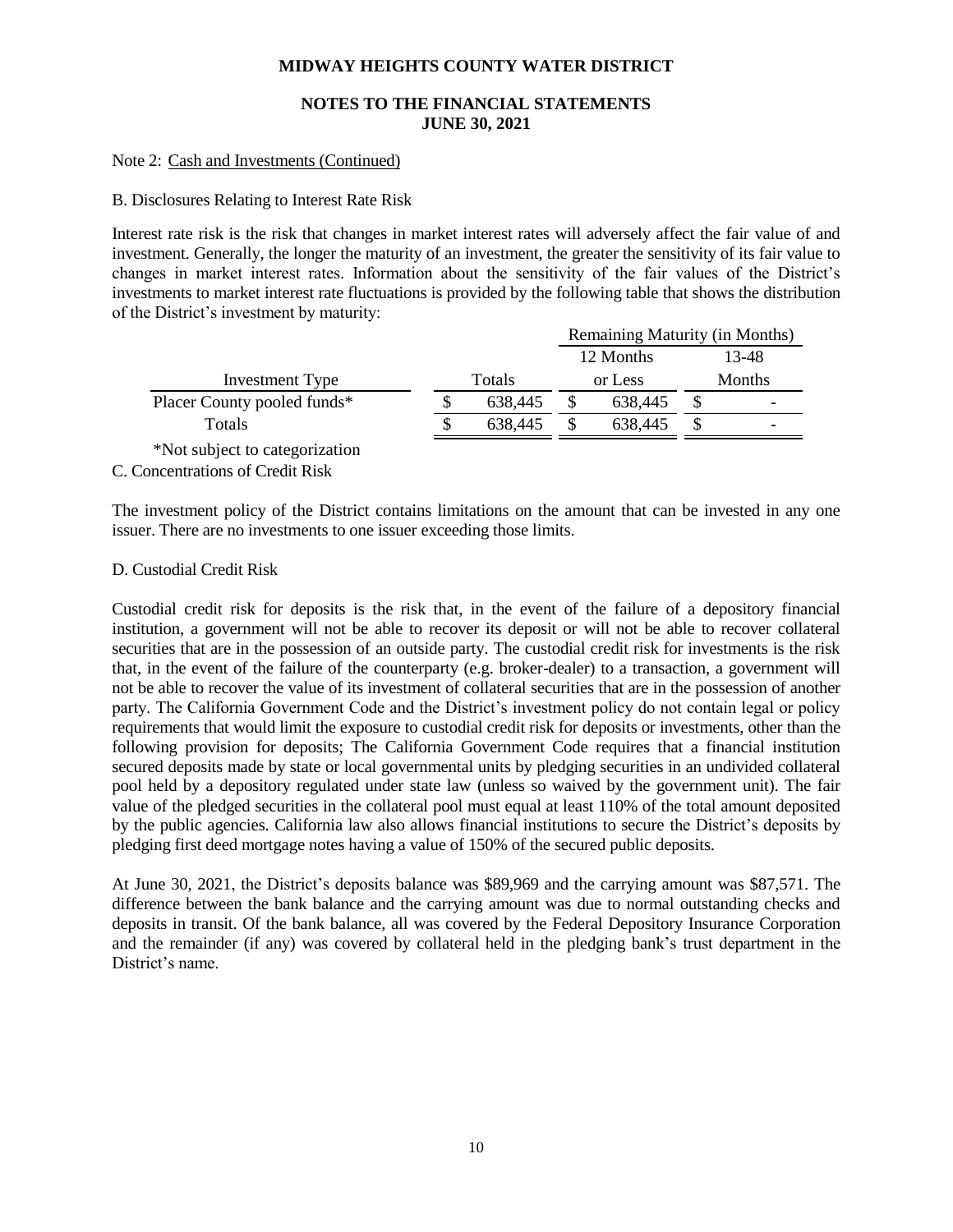# **NOTES TO THE FINANCIAL STATEMENTS JUNE 30, 2021**

#### Note 2: Cash and Investments (Continued)

#### E. Investment in Placer County Investment Pool

The District maintains certain cash and investments with the Placer County Treasurer in an investment pool. The District's funds are managed in accordance with the investment policy of the County Treasury. On a quarterly basis the Treasurer allocates interest to participants based upon their average daily balances. Required disclosure information regarding the categorization of investments and investment risk can be found in the County's financial statements. The Placer County's financial statements may be obtained online at the following link: www.placer.ca.gov/2131/Financial-Reports. Required disclosures for the District's investment in the Placer County Investment Pool at June 30, 2021 are as follows:

| Credit risk:                  | Not rated      |
|-------------------------------|----------------|
| Custodial risk:               | Not applicable |
| Concentration of credit risk: | Not applicable |
| Interest rate risk:           | Not available  |

Note 3: Capital Assets

Capital asset activity for the fiscal year ended June 30, 2021, was as follows:

|                                       |  | <b>Balance</b> |                  |           |             |         |   | <b>Balance</b> |
|---------------------------------------|--|----------------|------------------|-----------|-------------|---------|---|----------------|
|                                       |  | 7/1/2020       | <b>Additions</b> |           | Retirements |         |   | 6/30/2021      |
| Capital assets, not being depreciated |  |                |                  |           |             |         |   |                |
| Construction in progress              |  | 32,756         | \$               |           | \$          |         | S | 32,756         |
| Capital assets, being depreciated     |  |                |                  |           |             |         |   |                |
| Improvements                          |  | 65,673         |                  |           |             |         |   | 65,673         |
| Equipment                             |  | 229,592        |                  |           |             | (8,560) |   | 221,032        |
| Transmission and distribution         |  | 3,718,928      |                  |           |             |         |   | 3,718,928      |
| General                               |  | 20,352         |                  |           |             |         |   | 20,352         |
| Total capital assets,                 |  |                |                  |           |             |         |   |                |
| being depreciated                     |  | 4,034,545      |                  |           |             | (8,560) |   | 4,025,985      |
| Less accumulated depreciation:        |  | (1,845,428)    |                  | (119,794) |             | 7,346   |   | (1,957,876)    |
| Total capital assets,                 |  |                |                  |           |             |         |   |                |
| being depreciated, net                |  | 2,189,117      |                  | (119,794) |             | (1,214) |   | 2,068,109      |
| Total capital assets, net             |  | 2,221,873      |                  | (119,794) |             | (1,214) |   | 2,100,865      |

Depreciation expense for the fiscal year ended June 30, 2021 was \$119,794.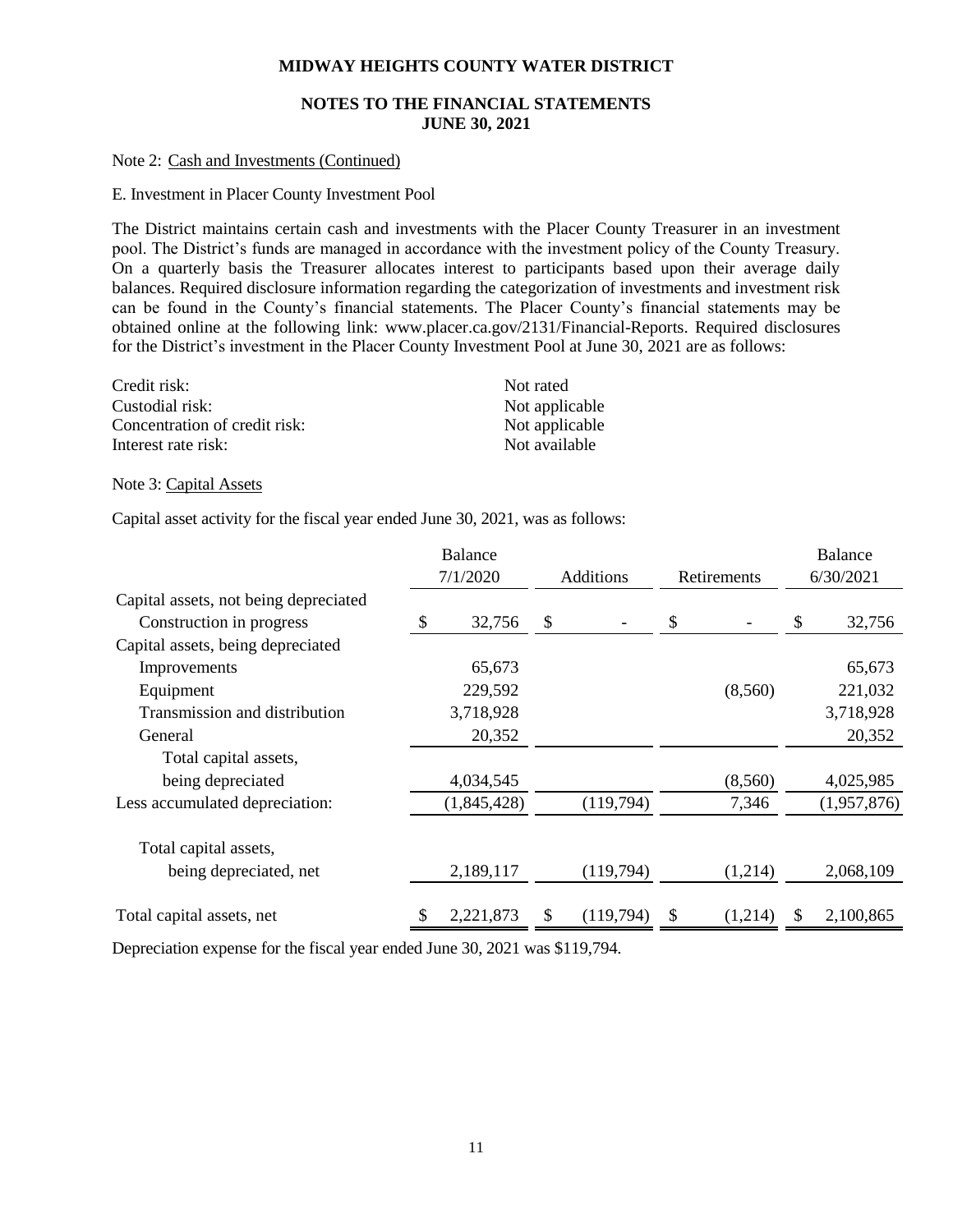# **NOTES TO THE FINANCIAL STATEMENTS JUNE 30, 2021**

#### Note 4: Long-Term Liabilities

|  |  | The following is a summary of changes in long-term liabilities for the fiscal year ended June 30, 2021: |  |
|--|--|---------------------------------------------------------------------------------------------------------|--|
|--|--|---------------------------------------------------------------------------------------------------------|--|

|                                  | Balance  |                  |                          | Balance   | Due Within |
|----------------------------------|----------|------------------|--------------------------|-----------|------------|
|                                  | 7/1/2020 | <b>Additions</b> | <b>Retirements</b>       | 6/30/2021 | One Year   |
| <b>Compensated Absences</b>      | 28,784   | \$<br>8.134      | $\overline{\phantom{a}}$ | 36,918    | \$         |
| Net Pension Liability            | 79,284   | 11,538           |                          | 90,822    |            |
| <b>State Revolving Fund Loan</b> | 652,439  |                  | (39,986)                 | 612,453   | 40,447     |
| Note Payable-West Am             | 101,710  |                  | (24, 132)                | 77.578    | 24,975     |
| Total                            | 862,217  | 19.672           | (64, 118)                | 817.771   | 65,422     |

Long-term obligations consisted of the following:

# Compensated Absences

District employees accumulate earned but unused vacation benefits that can be converted to cash at termination or retirement from employment. District employees earn and accrue vacation time based on years of service. Employees may not accumulate more than two years of vacation accrual at any time.

# Long-Term Debt

# Note Payable-West America Bank.

The District entered into a note payable with the West America Bank which was used for purchasing three utility trucks. The original loan amount was \$125,025. Payments of \$27,691 are due annually on December 21 including interest at 3.5% per annum. Future annual payments to amortize the note payable as of June 30, 2021 are as follows:

| June $30$ ,   |   | Principal | Interest |       | Total |        |
|---------------|---|-----------|----------|-------|-------|--------|
| 2022          |   | 24,975    | \$       | 2,716 |       | 27,691 |
| 2023          |   | 25,850    |          | 1.841 |       | 27,691 |
| 2024          |   | 26,753    |          | 937   |       | 27,690 |
| <b>Totals</b> | S | 77,578    | \$       | 5.494 | S     | 83,072 |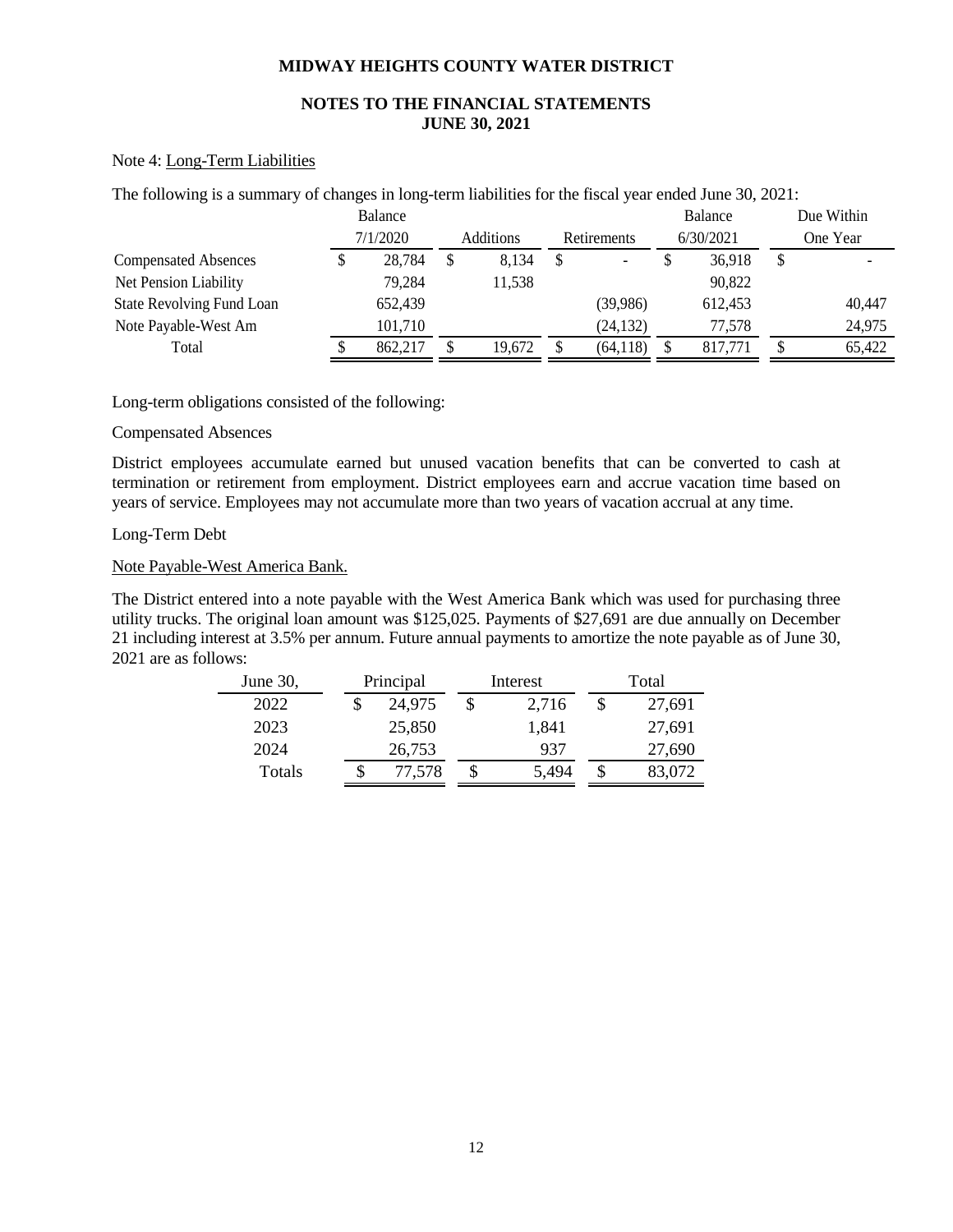# **NOTES TO THE FINANCIAL STATEMENTS JUNE 30, 2021**

#### Note 4: Long-Term Liabilities (Continued)

#### State Revolving Fund Loan

The District has a Safe Drinking Water State Revolving Fund Loan with the California Department of Public Health which was used for construction of the treated water tank and improvements at the existing tank site. The loan commitment is for \$892,400 of which \$874,057 was advanced. The future semi-annually payment of principle and interest at 2.304% per annum is required over 20 years. Future annual payments to amortize the SRF Loan as of June 30, 2021 are as follows:  $E_{222}$  V<sub>22</sub>

| riscal tear |              |          |         |       |         |
|-------------|--------------|----------|---------|-------|---------|
| June 30,    | Principal    | Interest |         | Total |         |
| 2021        | \$<br>39,987 | \$       | 14,800  |       | 54,787  |
| 2022        | 40,913       |          | 13,874  |       | 54,787  |
| 2023        | 41,861       |          | 12,926  |       | 54,787  |
| 2024        | 42,831       |          | 11,956  |       | 54,787  |
| 2025        | 43,823       |          | 10,964  |       | 54,787  |
| Thereafter  | 443,022      |          | 50,043  |       | 493,066 |
| Totals      | 652,438      |          | 114,563 |       | 767,001 |
|             |              |          |         |       |         |

Note 5: Defined Benefit Pension Cost-Sharing Employer Plan

# *A. General Information about the Pension Plans*

*Plan Descriptions* – All qualified permanent and probationary employees are eligible to participate in the District's separate Safety (police and fire) and Miscellaneous (all other) Employee Pension Plans, costsharing multiple employer defined benefit pension plans administered by the California Public Employees' Retirement System (CalPERS). Benefit provisions under the Plans are established by State statute and District resolution. CalPERS issues publicly available reports that include a full description of the pension plans regarding benefit provisions, assumptions and membership information that can be found on the CalPERS website.

*Benefits Provided* – CalPERS provides service retirement and disability benefits, annual cost of living adjustments and death benefits to plan members, who must be public employees and beneficiaries. Benefits are based on years of credited service, equal to one year of full time employment. Members with five years of total service are eligible to retire at age 50 with statutorily reduced benefits. All members are eligible for non-duty disability benefits after 10 years of service. The death benefit is one of the following: the Basic Death Benefit, the 1957 Survivor Benefit, or the Optional Settlement 2W Death Benefit. The cost of living adjustments for each plan are applied as specified by the Public Employees' Retirement Law. The Plans' provisions and benefits in effect at June 30, 2021, are summarized as follows:

|                                                   | Prior to         | On or after      |  |
|---------------------------------------------------|------------------|------------------|--|
| Hire date                                         | January 1, 2013  | January 1, 2013  |  |
| Benefit formula                                   | $2.0\% \ @ \ 60$ | $2.0\% \ @ 62$   |  |
| Benefit vesting schedule                          | 5 years service  | 5 years service  |  |
| Benefit payments                                  | monthly for life | monthly for life |  |
| Retirement age                                    | $55 - 60$        | $52 - 67$        |  |
| Monthly benefits, as a % of eligible compensation | 1.5% to 2.0%     | 1.0% to 2.0%     |  |
| Required employee contribution rates              | 7.00%            | 7.50%            |  |
| Required employer contribution rates              | 10.136%          | 8.239%           |  |

**Miscellaneous**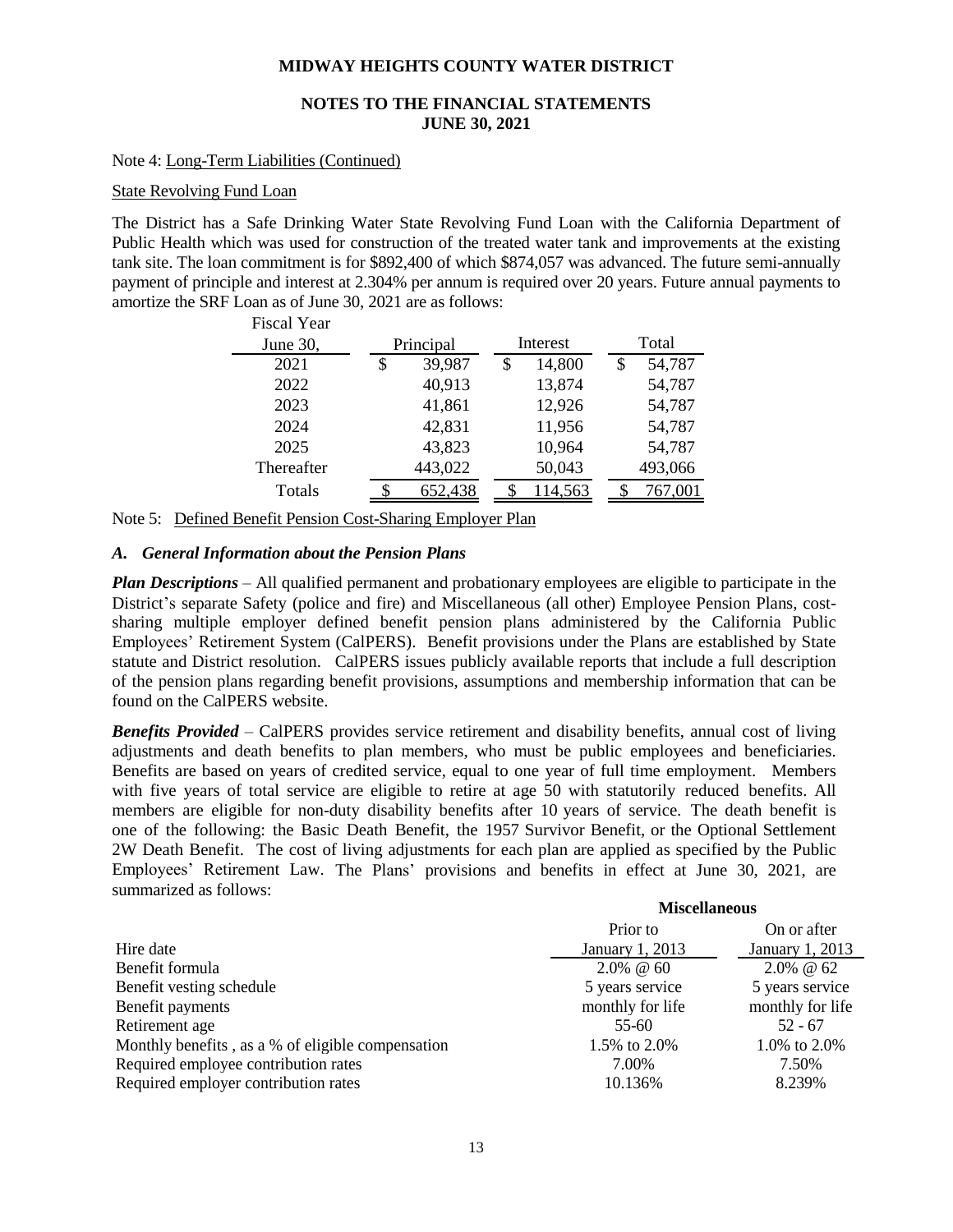# **NOTES TO THE FINANCIAL STATEMENTS JUNE 30, 2021**

#### Note 5: Defined Benefit Pension Cost-Sharing Employer Plan (Continued)

*Contributions* – Section 20814(c) of the California Public Employees' Retirement Law requires that the employer contribution rates for all public employers be determined on an annual basis by the actuary and shall be effective on the July 1 following notice of a change in the rate. Funding contributions for the Plans are determined annually on an actuarial basis as of June 30 by CalPERS. The actuarially determined rate is the estimated amount necessary to finance the costs of benefits earned by employees during the year, with an additional amount to finance any unfunded accrued liability. The District is required to contribute the difference between the actuarially determined rate and the contribution rate of employees.

For the year ended June 30, 2021, the contributions recognized as part of pension expense were as follows:

Contributions-employer \$ 27,691

# *B. Pension Liabilities, Pension Expenses and Deferred Outflows/Inflows of Resources Related to Pensions*

As of June 30, 2021, the District reported net pension liabilities for its proportionate shares of the net pension liability of the Plan as follows:

|                   |  | <b>Proportionate share of</b> |
|-------------------|--|-------------------------------|
|                   |  | <b>Net pension liability</b>  |
| Miscellanous Plan |  | 90.822                        |

The District's net pension liability for each Plan is measured as the proportionate share of the net pension liability. The net pension liability of each of the Plans is measured as of June 30, 2020, and the total pension liability for each Plan used to calculate the net pension liability was determined by an actuarial valuation as of June 30, 2019 rolled forward to June 30, 2020 using standard update procedures. The District's proportion of the net pension liability was based on a projection of the District's long-term share of contributions to the pension plans relative to the projected contributions of all participating employers, actuarially determined.

The District's proportionate share of the net pension liability as of reporting dates June 30, 2020 and 2021 was as follows:

| Proportion - June 30, 2020   | 0.00198%  |
|------------------------------|-----------|
| Proportion - June 30, 2021   | 0.00215\% |
| Change - Increase (Decrease) | 0.00017%  |

For the year ended June 30, 2021, the District recognized pension expense of \$37,634. At June 30, 2021, the District reported deferred outflows of resources and deferred inflows of resources related to pensions from the following sources: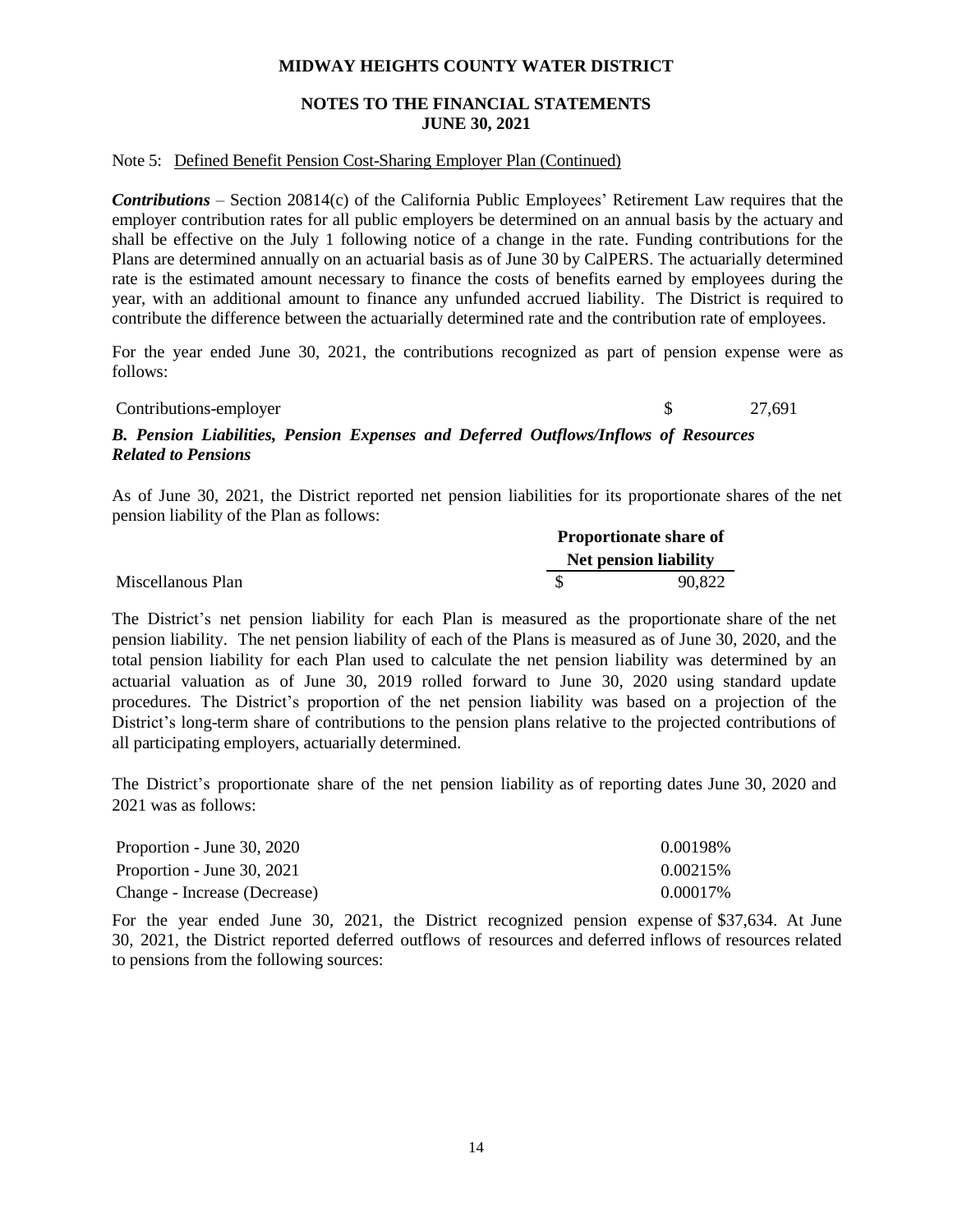# **NOTES TO THE FINANCIAL STATEMENTS JUNE 30, 2021**

#### Note 5: Defined Benefit Pension Cost-Sharing Employer Plan (Continued)

|                                                           |   | <b>Deferred Outflows</b><br>of Resources | <b>Deferred Inflows</b><br>of Resources |       |
|-----------------------------------------------------------|---|------------------------------------------|-----------------------------------------|-------|
| Differences between expected and actual experience        | 2 | 4,680                                    | \$                                      |       |
| Changes of assumptions                                    |   |                                          |                                         | (648) |
| Net difference between projected and actual earnings      |   |                                          |                                         |       |
| on pension plan investments                               |   | 2,698                                    |                                         |       |
| Changes in proportion                                     |   | 5,490                                    |                                         |       |
| Changes in proportionate share of contributions           |   | 18,610                                   |                                         |       |
| District contributions subsequent to the measurement date |   | 31,057                                   |                                         |       |
| Total                                                     |   | 62,535                                   |                                         | (648) |

\$31,057 reported as deferred outflows of resources related to contributions subsequent to the measurement date will be recognized as a reduction of the net pension liability in the year ended June 30, 2022.

Other amounts reported as deferred outflows of resources and deferred inflows of resources related to pensions will be recognized as pension expense as follows:

| <b>Measurement Period</b> |                 |
|---------------------------|-----------------|
| <b>Ended June 30:</b>     |                 |
| 2022                      | \$<br>(12, 494) |
| 2023                      | (10, 893)       |
| 2024                      | (6,150)         |
| 2025                      | (1,293)         |
| 2026                      |                 |
| Thereafter                |                 |

*Actuarial Assumptions* – The total pension liabilities in the June 30, 2019 actuarial valuations were determined using the following actuarial assumptions:

| <b>Valuation Date</b>            | June 30, 2019         |
|----------------------------------|-----------------------|
| <b>Measurement Date</b>          | June 30, 2020         |
| <b>Actuarial Cost Method</b>     | Entry-Age Normal Cost |
| <b>Actuarial Assumptions:</b>    |                       |
| Discount Rate                    | 7.15%                 |
| Inflation                        | 2.50%                 |
| Payroll Growth                   | 3.00%                 |
| Projected Salary Increase        | $3.3\% - 14.2\%$ (1)  |
| <b>Investment Rate of Return</b> | 7.15%                 |

*Discount Rate* – The discount rate used to measure the total pension liability was 7.15% for each Plan. To determine whether the municipal bond rate should be used in the calculation of a discount rate for each plan, CalPERS stress tested plans that would most likely result in a discount rate that would be different from the actuarially assumed discount rate. Based on the testing, none of the tested plans run out of assets. Therefore, the current 7.15 percent discount rate is adequate and the use of the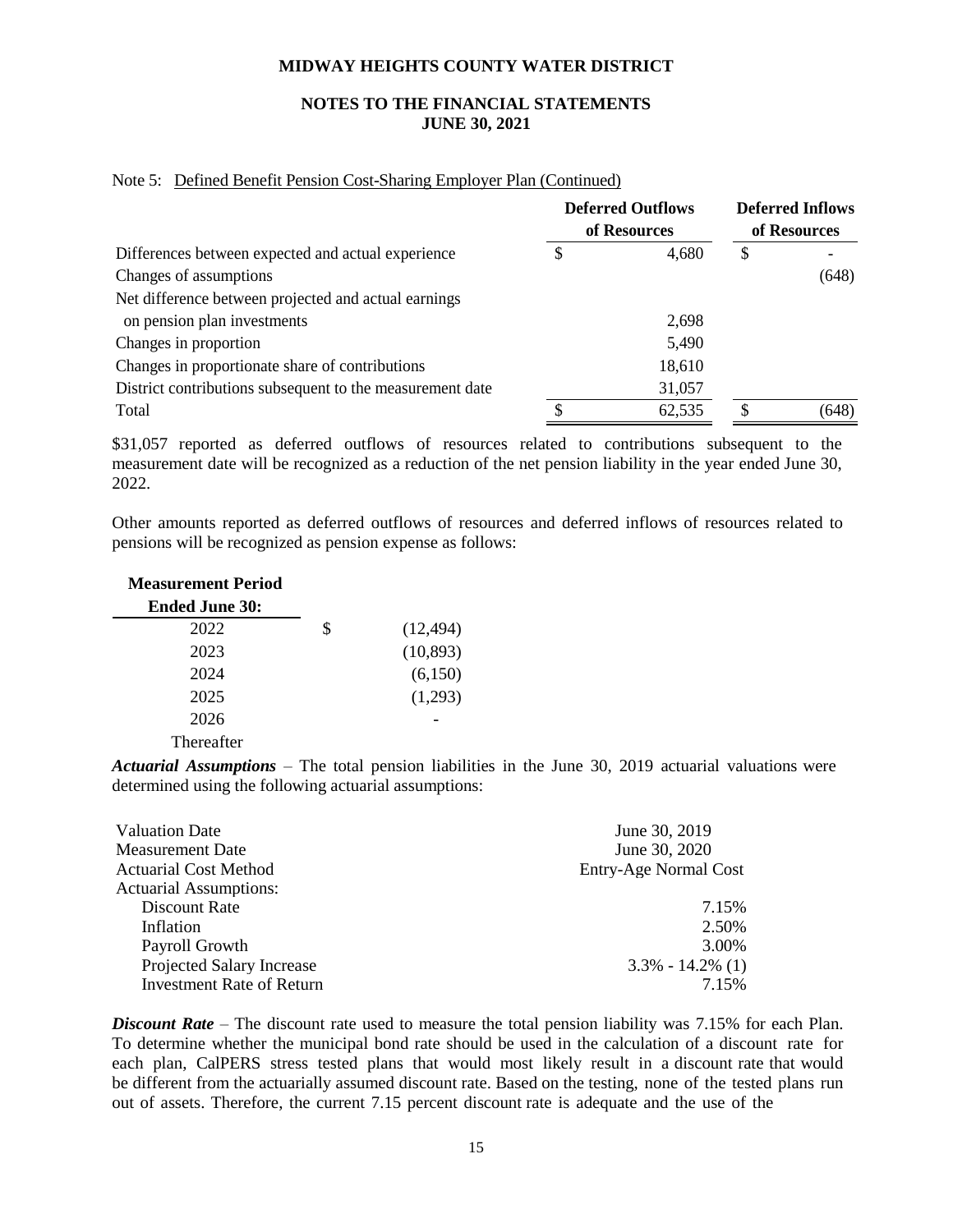# **NOTES TO THE FINANCIAL STATEMENTS JUNE 30, 2021**

#### Note 5: Defined Benefit Pension Cost-Sharing Employer Plan (Continued):

municipal bond rate calculation is not necessary. The long term expected discount rate of 7.15 percent will be applied to all plans in the Public Employees Retirement Fund (PERF). The stress test results are presented in a detailed report that can be obtained from the CalPERS website.

The long-term expected rate of return on pension plan investments was determined using a building-block method in which best-estimate ranges of expected future real rates of return (expected returns, net of pension plan investment expense and inflation) are developed for each major asset class.

In determining the long-term expected rate of return, CalPERS took into account both short-term and long-term market return expectations as well as the expected pension fund cash flows. Using historical returns of all the funds' asset classes, expected compound returns were calculated over the short-term (first 10 years) and the long-term (11-60 years) using a building-block approach. Using the expected nominal returns for both short-term and long-term, the present value of benefits was calculated for each fund. The expected rate of return was set by calculating the single equivalent expected return that arrived at the same present value of benefits for cash flows as the one calculated using both short-term and long-term returns. The expected rate of return was then set equivalent to the single equivalent rate calculated above and rounded down to the nearest one quarter of one percent.

The table below reflects the long-term expected real rate of return by asset class. The rate of return was calculated using the capital market assumptions applied to determine the discount rate and asset allocation. These rates of return are net of administrative expenses.

|                                                         | <b>New Strategic</b> | <b>Real Return</b> | <b>Real Return</b>   |
|---------------------------------------------------------|----------------------|--------------------|----------------------|
| <b>Asset Class</b>                                      | <b>Allocation</b>    | Years $1-10(1)$    | <b>Years 11+ (2)</b> |
|                                                         |                      |                    |                      |
| Global Equity                                           | 50.0%                | 4.80%              | 5.98%                |
| Fixed Income                                            | 28%                  | 1.00%              | 2.62%                |
| <b>Inflation Assets</b>                                 | 0%                   | 0.77%              | 1.81%                |
| Private Equity                                          | 8%                   | 6.30%              | 7.23%                |
| <b>Real Estate</b>                                      | 13%                  | 3.75%              | 4.93%                |
| Liquidity                                               | $1\%$                | $0.00\%$           | $-0.92\%$            |
| (1) An expected inflation of 2.00% used for this period |                      |                    |                      |

(2) An expected inflation of 2.92% used for this period

*Sensitivity of the Proportionate Share of the Net Pension Liability to Changes in the Discount Rate* – The following presents the District's proportionate share of the net pension liability for each Plan, calculated using the discount rate for each Plan, as well as what the District's proportionate share of the net pension liability would be if it were calculated using a discount rate that is 1-percentage point lower or 1-percentage point higher than the current rate:

|                    | Discount Rate -1% |            | <b>Current Discount</b> |                 | Discount Rate $+1\%$ |            |
|--------------------|-------------------|------------|-------------------------|-----------------|----------------------|------------|
|                    |                   | $(6.15\%)$ |                         | Rate $(7.15\%)$ |                      | $(8.15\%)$ |
| Miscellaneous Plan |                   | 145.035    |                         | 90.822          |                      | 46.027     |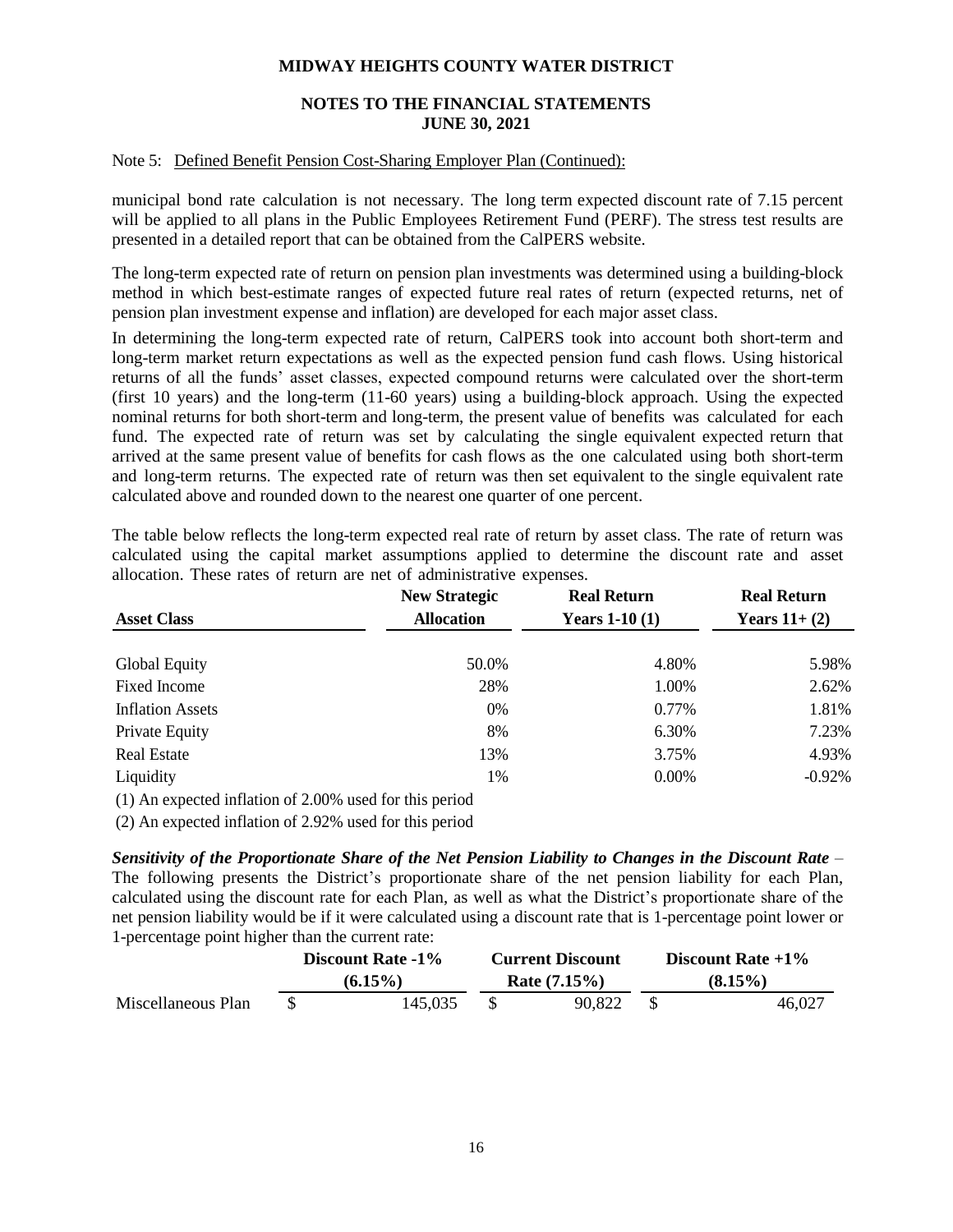# **NOTES TO THE FINANCIAL STATEMENTS JUNE 30, 2021**

#### Note 6: Revenue Limitations Imposed by California Proposition 218

Proposition 218, which was approved by the voters in November 1996, regulates the District's ability to impose, increase, and extend taxes and assessments. Any new increase or extended taxes and assessments subject to the provisions of Proposition 218, requires voter approval before they can be implemented. Additionally, Proposition 218 provides that these taxes and assessments are subject to voter initiative and may be rescinded in the future years by the voters.

#### Note 7: Risk Management

The District is exposed to various risks of loss related to torts; theft of, damage to, and destruction of assets; errors and omissions; injuries to employees; and natural disasters. The District joined together with other agencies in the State to form ACWA Joint Powers Insurance Authority (JPIA), a public entity risk pool currently operating as a common risk management and insurance program for member agencies. The District pays an annual premium to JPIA for its insurance coverage. The Agreement for Formation of the JPIA provides that JPIA will be self-sustaining through member premiums and will reinsure through commercial companies for general and automobile liability and workers' compensation coverage.

#### Note 8: Commitments and Contingent Liabilities

#### Contingent Liabilities

In the normal course of business, the District is subject to various lawsuits. Defense of lawsuits is typically handled by the District's insurance carrier and losses, if any, are expected to be covered by insurance.

Amounts received or receivable from grant and lending agencies are subject to audit and adjustment by grantor and lending agencies. Any disallowed claims, including amounts already collected, may constitute a liability of the applicable funds. The amount, if any, of expenditures that may be disallowed by the grantor or lender cannot be determined at this time, although the District expects such amounts, if any, to be immaterial.

#### COVID 19

In December 2019, a novel strain of coronavirus has spread around the world resulting in business and social disruption. The coronavirus was declared a Public Health Emergency of International Concern by the World Health Organization on January 30, 2020. The operations and business results of Midway Heights County Water District could potentially be adversely affected by this global pandemic. The extent to which the coronavirus may impact business activity or investment results will depend on future developments, which are highly uncertain and cannot be predicted, including new information which may emerge concerning the severity of the coronavirus and the actions required to contain the coronavirus. The District has not included any contingencies in the financial statements specific to this issue.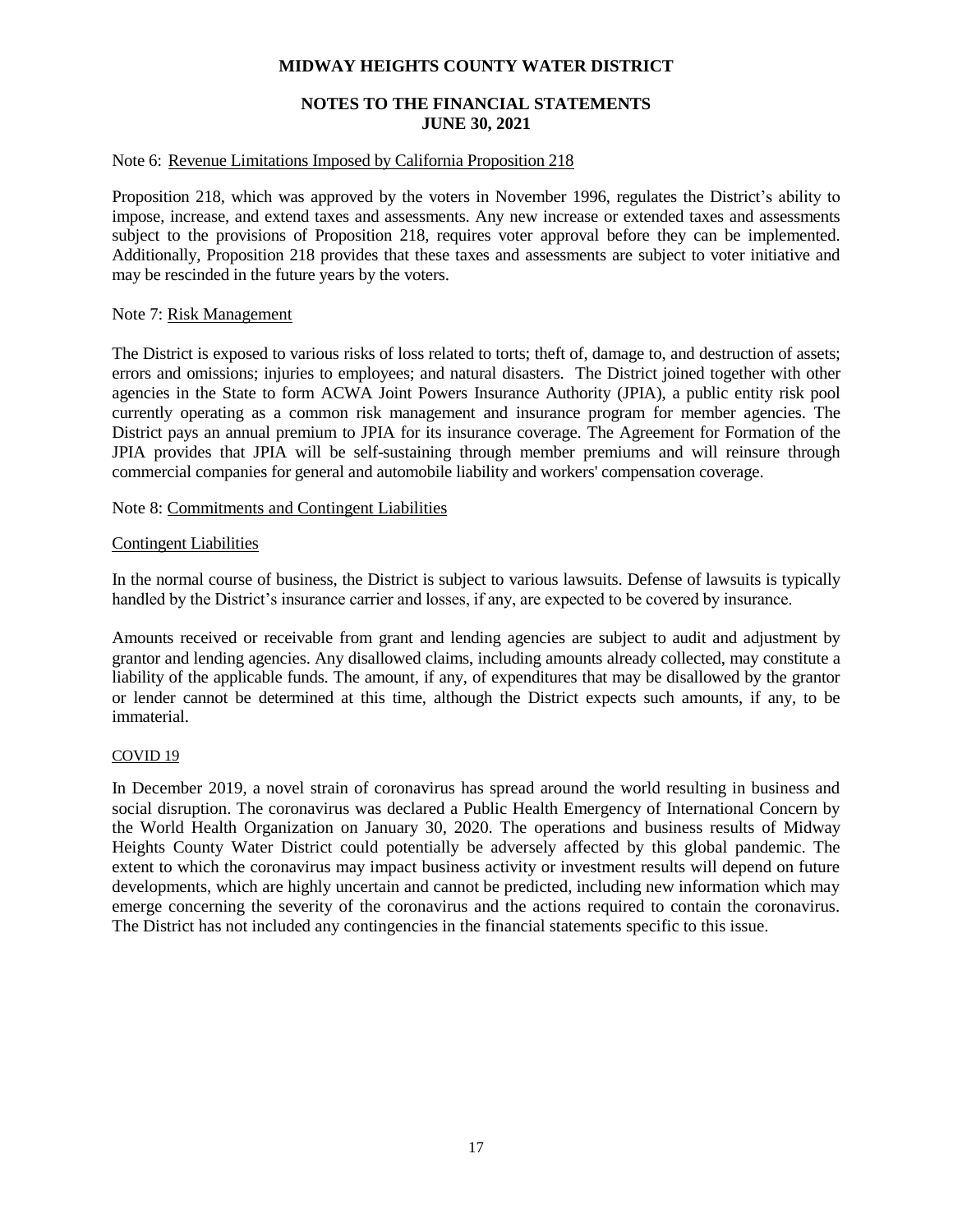# **REQUIRED SUPPLEMENTARY INFORMATION SCHEDULE OF THE PLAN'S PROPORTIONATE SHARE OF THE NET PENSION LIABILITY JUNE 30, 2020**

| <b>Reporting Date</b> | District's proportion<br>of the net pension<br>liability (asset) | District's proportionate<br>share of the net pension<br>liability (asset) | District's<br>covered-employee<br>payroll | District's proportionate share of the net<br>pension liability (asset) as a percentage<br>of its covered-employee payroll | Plan fiduciary net position<br>as a percentage of<br>the total pension liability |
|-----------------------|------------------------------------------------------------------|---------------------------------------------------------------------------|-------------------------------------------|---------------------------------------------------------------------------------------------------------------------------|----------------------------------------------------------------------------------|
|                       |                                                                  |                                                                           |                                           |                                                                                                                           |                                                                                  |
| 6/30/2015             | 0.00224%                                                         | \$55,325                                                                  | \$141,656                                 | 39.06%                                                                                                                    | 55.84%                                                                           |
| 6/30/2016             | 0.00202%                                                         | \$55,370                                                                  | \$173,896                                 | 31.84%                                                                                                                    | 69.64%                                                                           |
| 6/30/2017             | 0.00187%                                                         | \$64,884                                                                  | \$193,677                                 | 33.50%                                                                                                                    | 73.68%                                                                           |
| 6/30/2018             | 0.00196%                                                         | \$77,269                                                                  | \$211,308                                 | 36.57%                                                                                                                    | 72.63%                                                                           |
| 6/30/2019             | 0.00191%                                                         | \$71,928                                                                  | \$202,405                                 | 35.54%                                                                                                                    | 77.11%                                                                           |
| 6/30/2020             | 0.00198%                                                         | \$79,283                                                                  | \$207,848                                 | 38.14%                                                                                                                    | 77.26%                                                                           |
| 6/30/2021             | 0.00215\%                                                        | \$90,822                                                                  | \$229,283                                 | 39.61%                                                                                                                    | 80.01%                                                                           |

\* The amounts presented for each fiscal year were determined as of the fiscal year-end

The schedule is presented to illustrate the requirement to show information for 10 years. However, until a full 10-year trend is compiled, only information for those years for which information is available is presented.